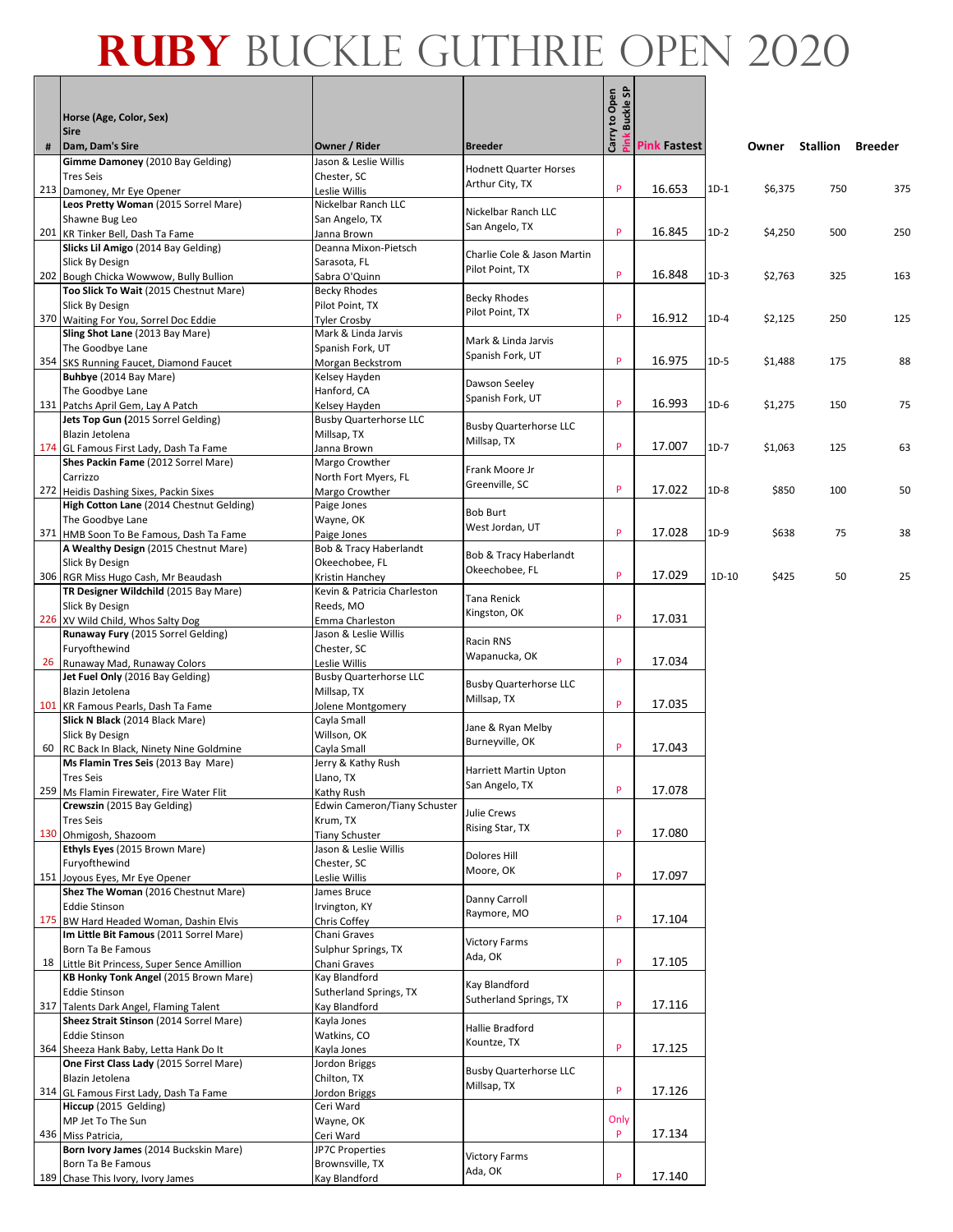#### $\vert$ ទូ ន **Ruby** Buckle Guthrie OPEN 2020

|    | Horse (Age, Color, Sex)                                                      |                                                |                                              | Pink Buckle SP<br>Carry to Open |                    |        |         |                 |                |
|----|------------------------------------------------------------------------------|------------------------------------------------|----------------------------------------------|---------------------------------|--------------------|--------|---------|-----------------|----------------|
|    | <b>Sire</b>                                                                  |                                                |                                              |                                 |                    |        |         |                 |                |
| #  | Dam, Dam's Sire                                                              | Owner / Rider                                  | <b>Breeder</b>                               |                                 | <b>Pink astest</b> |        | Owner   | <b>Stallion</b> | <b>Breeder</b> |
|    | Seis Caress (2012 Bay Mare)<br><b>Tres Seis</b>                              | Michelle Alley<br>Madisonville, TX             | <b>Robert Jenkins</b>                        |                                 |                    |        |         |                 |                |
|    | 357 GW Money Talks, First Caress                                             | Michelle Alley                                 | Alice, TX                                    | P                               | 17.150             |        |         |                 |                |
|    | Sockit To Me Nonstop (2014 Sorrel Gelding)                                   | Katie Mace                                     | Katie Mace                                   |                                 |                    |        |         |                 |                |
|    | <b>BHR Frenchies Socks</b>                                                   | Hooper, NE                                     | Hooper, NE                                   | P                               |                    |        |         | 750             | 375            |
| 14 | Ima Bubblin Bug, Nonstop Bubblin<br>Winners Red Flame (2011 Sorrel Gelding)  | Katie Mace<br><b>Trent Hartley</b>             |                                              |                                 | 17.153             | $2D-1$ | \$6,375 |                 |                |
|    | <b>Winners Version</b>                                                       | Peterson, UT                                   | <b>Chad Richard</b>                          |                                 |                    |        |         |                 |                |
|    | 225 Red Flame Ta Fame, Dash Ta Fame                                          | Rebekah Hartley                                | Roosevelt, UT                                | P                               | 17.160             | 2D-2   | \$4,250 | 500             | 250            |
|    | VF Eysa Famous (2015 Sorrel Mare)                                            | Sarah Rose Waguespack                          | <b>Victory Farms</b>                         |                                 |                    |        |         |                 |                |
|    | <b>Eddie Stinson</b><br>405 VF Eyesa Red Design, Designer Red                | Gomules, LA<br>Sarah Rose Waguespack           | Ada, OK                                      | P                               | 17.179             | $2D-3$ | \$2,763 | 325             | 163            |
|    | Slick Lane Ta Fame (2015 Black Mare)                                         | Nancy Adkins                                   |                                              |                                 |                    |        |         |                 |                |
|    | Slick By Design                                                              | Marengo, OH                                    | Mike & Jill Petty<br>Merkel, TX              |                                 |                    |        |         |                 |                |
|    | 88 Short Lane Ta Fame, Dash Ta Fame                                          | Will Lear                                      |                                              | P                               | 17.182             | 2D-4   | \$2,125 | 250             | 125            |
|    | Tres Ducks In A Row (2013 Sorrel Mare)<br><b>Tres Seis</b>                   | Melinda Edwards<br>Pleasanton, TX              | Shoppa Ranch                                 |                                 |                    |        |         |                 |                |
|    | 149 VF Elmers Lil Sis, Burrs First Down                                      | Melinda Edwards Dunn                           | Decatur, TX                                  | P                               | 17.188             | $2D-5$ | \$1,488 | 175             | 88             |
|    | Positively Streakin (2014 Bay Roan Mare)                                     | Joe & Carla Spitz                              | Joe & Carla Spitz                            |                                 |                    |        |         |                 |                |
|    | Streakin Boon Dox                                                            | Lamar, CO                                      | Lamar, CO                                    | P                               | 17.194             |        |         |                 |                |
|    | 113 Positively A Coyote, Coyote Colonel<br>Makana (2015 Sorrel Mare)         | <b>Ivy Saebens</b><br>Michele McLeod           |                                              |                                 |                    | $2D-6$ | \$1,275 | 150             | 75             |
|    | <b>Slick By Design</b>                                                       | Ontario, OR                                    | Jason Martin & Charlie Cole                  |                                 |                    |        |         |                 |                |
|    | 208 Rods Last Ladybug, Sharp Rodney                                          | Michele McLeod                                 | Pilot Point, TX                              | P                               | 17.210             | $2D-7$ | \$1,063 | 125             | 63             |
|    | Mobetta Fame (2014 Palomino Gelding)                                         | Brad & Karen Gleason                           | Brad & Karen Gleason                         |                                 |                    |        |         |                 |                |
|    | A Smooth Guy<br>217 Daves Jet Ta Fame, Dash Ta Fame                          | Touchet, WA<br>Karen Gleason                   | Touchet, WA                                  | P                               | 17.213             | $2D-8$ | \$850   | 100             | 50             |
|    | Our First Goodbye (2013 Brown Mare)                                          | Mark & Linda Jarvis                            |                                              |                                 |                    |        |         |                 |                |
|    | The Goodbye Lane                                                             | Spanish Fork, UT                               | Mark & Linda Jarvis<br>Spanish Fork, UT      |                                 |                    |        |         |                 |                |
|    | 251 Jessie Jane Agent, Jesse James Jr                                        | Marcie Wilson                                  |                                              | P                               | 17.216             | $2D-9$ | \$638   | 75              | 38             |
|    | Feel The Sting* (2013 Chestnut Stallion)<br>Dash Ta Fame                     | Jason Martin & Charlie Cole<br>Pilot Point, TX | Sherry Cervi & Mel O Potter                  |                                 |                    |        |         |                 |                |
|    | 103 MP Meter My Hay, PC Frenchmans Hayday                                    | Ryann Pedone                                   | Marana, AZ                                   | P                               | 17.230             | 2D-10  | \$425   | 50              | 25             |
|    | Bullseye Bullion* (2010 Sorrel Stallion)                                     | Whitmire Ranch/Shari Taggart                   | Alexia Willis                                |                                 |                    |        |         |                 |                |
|    | <b>Bully Bullion</b>                                                         | Sallisaw, OK                                   | Maysville, OK                                | P                               | 17.239             |        |         |                 |                |
|    | 21   Top Shawne, Shawne Bug<br>Datsa Lita Playmate (2009 Sorrel Mare)        | Lauren Whitmire<br>Wayne & Kim Smith           |                                              |                                 |                    |        |         |                 |                |
|    | Dats A Frenchman                                                             | Touchet, WA                                    | Bryan & Amy McHale                           |                                 |                    |        |         |                 |                |
|    | 1 Little Bit Hollywood, Colonel JBL                                          | Saige Smith                                    | Long Beach, WA                               | P                               | 17.243             |        |         |                 |                |
|    | Trump This Jet (2016 Sorrel Mare)                                            | <b>Emily Efurd</b>                             | <b>Busby Quarter Horses</b>                  |                                 |                    |        |         |                 |                |
| 98 | Blazin Jetolena<br>GL Famous First Lady, Dash Ta Fame                        | Clements, MO<br><b>Brandon Cullins</b>         | Millsap. TX                                  | P                               | 17.246             |        |         |                 |                |
|    | Traffic Kat (2013 Black Gelding)                                             | Dawn & Jimmie Smith                            |                                              |                                 |                    |        |         |                 |                |
|    | <b>Traffic Guy</b>                                                           | McDade, TX                                     | Michael Sanchez<br>Mc Dade, TX               |                                 |                    |        |         |                 |                |
|    | 162 Blue Berry Kitty Kat, RF Bob Cat<br>OE Money In My Socks (2015 Bay Mare) | Jimmie Smith                                   |                                              | P                               | 17.265             |        |         |                 |                |
|    | <b>BHR Frenchies Socks</b>                                                   | Ashley Harvey<br>Decatur, TX                   | <b>Ashley Harvey</b>                         |                                 |                    |        |         |                 |                |
|    | 334 Reds Dancing Duck, On The Money Red                                      | Ashley Harvey                                  | Decatur, TX                                  | P                               | 17.266             |        |         |                 |                |
|    | Grandiose Guy (2013 Chestnut Gelding)                                        | Margo Crowther                                 | Crystal Nichole Shumate                      |                                 |                    |        |         |                 |                |
|    | <b>BHR Frenchies Socks</b><br>210 For The Fame, Dash Ta Fame                 | North Fort Myers, FL<br>Margo Crowther         | Micanopy, FL                                 | P                               | 17.273             |        |         |                 |                |
|    | CRR Red Hot Design (2006 Sorrel Gelding)                                     | Sharon Davis                                   |                                              |                                 |                    |        |         |                 |                |
|    | Designer Red                                                                 | Blanchard, OK                                  | Stacy & Jaime Smitherman<br>Centerville, TX  |                                 |                    |        |         |                 |                |
|    | 444   I like It Hot, Ronas Ryon                                              | Sharon Davis                                   |                                              | P                               | 17.273             |        |         |                 |                |
|    | MJ Night Train Lane (2015 Brown Gelding)<br>The Goodbye Lane                 | Mark & Linda Jarvis<br>Spanish Fork, UT        | Mark & Linda Jarvis                          |                                 |                    |        |         |                 |                |
|    | 154 Moment Of Pursuit, Dash Ta Fame                                          | Marcie Wilson                                  | Spanish Fork, UT                             | P                               | 17.278             |        |         |                 |                |
|    | An Act Of Aggression (2015 Sorrel Mare)                                      | Greg Torgerson                                 | <b>JMH Racing LLC</b>                        |                                 |                    |        |         |                 |                |
|    | <b>Tres Seis</b>                                                             | Richfield, UT                                  | Riverside, CA                                | P                               |                    |        |         |                 |                |
| 49 | Subtly Aggresive, Separatist<br>Dynamic Lady Duo (2015 Red Roan Mare)        | <b>Hailey Humphries</b><br>Monica McClung      |                                              |                                 | 17.281             |        |         |                 |                |
|    | Dashin Dynamo                                                                | May, OK                                        | Monica McClung                               |                                 |                    |        |         |                 |                |
|    | 115 Lady Bug Biankus, Our Hush Money                                         | Chaley Hext                                    | May, OK                                      | P                               | 17.284             |        |         |                 |                |
|    | Stoli My Guy (2009 Buckskin Mare)                                            | Lisa Nicholas                                  | Charles & Kristie Peterson                   |                                 |                    |        |         |                 |                |
|    | <b>Traffic Guy</b><br>252 Sixes Future, Stoli                                | Briggs, TX<br>Lisa Nicholas                    | Peyton, CO                                   | P                               | 17.289             |        |         |                 |                |
|    | Blazing With My Dude (2015 Sorrel Mare)                                      | <b>Busby Quarterhorse LLC</b>                  |                                              |                                 |                    |        |         |                 |                |
|    | Blazin Jetolena                                                              | Millsap, TX                                    | <b>Busby Quarterhorse LLC</b><br>Millsap, TX |                                 |                    |        |         |                 |                |
|    | 34 Dasher Dude, Texas High Dasher                                            | Sue Smith                                      |                                              | P                               | 17.289             |        |         |                 |                |
|    | Traffic Flo (2014 Bay Gelding)<br><b>Traffic Guy</b>                         | Fallon Taylor<br>Collinsville, TX              | Dian Taylor                                  |                                 |                    |        |         |                 |                |
|    | 349 Flos Nick Nack, Dr Nick Bar                                              | Joao Ferraz Leao                               | Collinsville, TX                             | P                               | 17.290             |        |         |                 |                |
|    |                                                                              |                                                |                                              |                                 |                    |        |         |                 |                |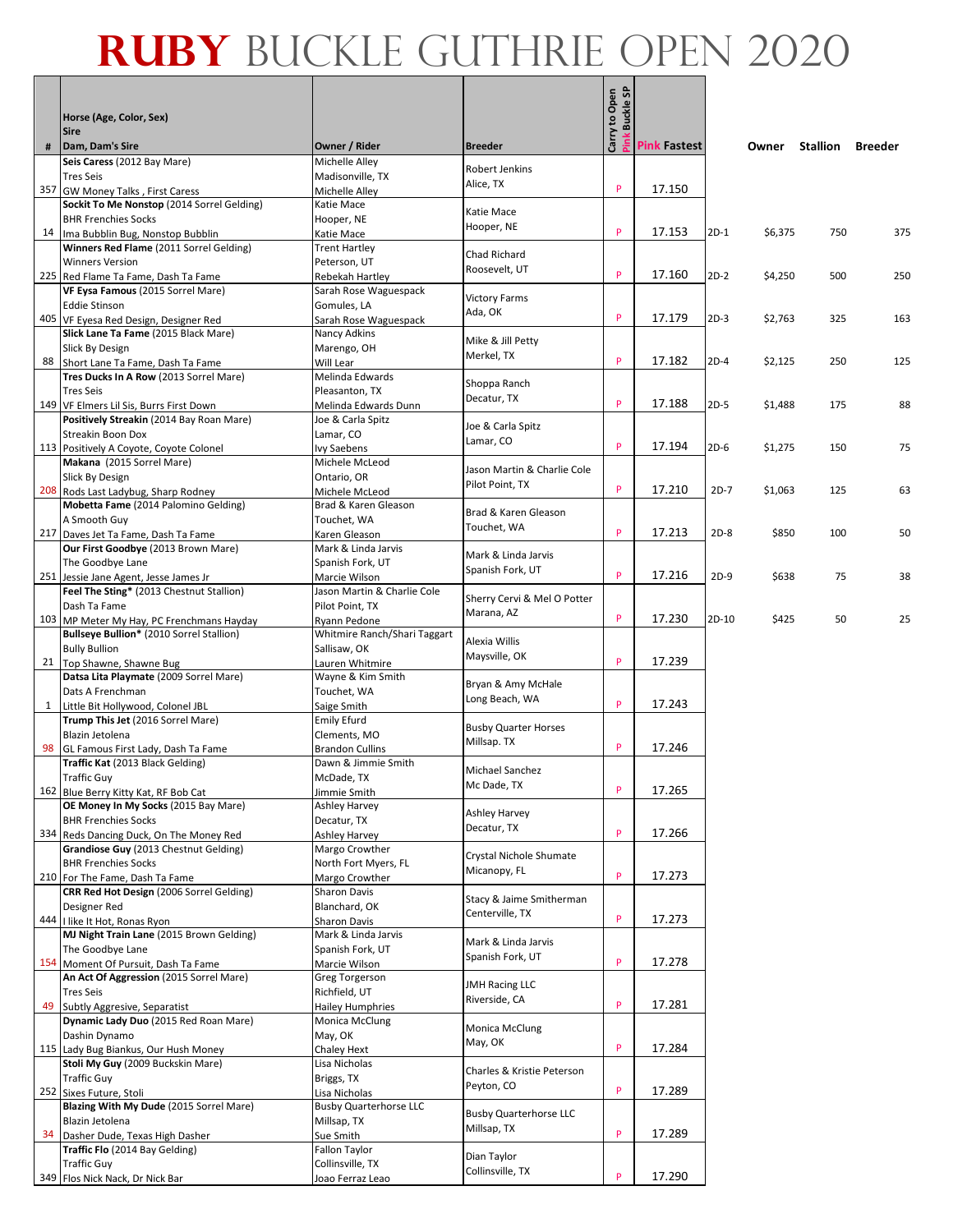|     |                                                                                  |                                              |                                              | Carry to Open<br><b>Buckle SP</b> |                     |
|-----|----------------------------------------------------------------------------------|----------------------------------------------|----------------------------------------------|-----------------------------------|---------------------|
|     | Horse (Age, Color, Sex)                                                          |                                              |                                              |                                   |                     |
| #   | <b>Sire</b><br>Dam, Dam's Sire                                                   | Owner / Rider                                | <b>Breeder</b>                               |                                   | <b>Pink Fastest</b> |
|     | TY Blazin To Win (2016 Sorrel Mare)                                              | Bob & Tracy Haberlandt                       | Tara Young                                   |                                   |                     |
|     | Blazin Jetolena                                                                  | Okeechobee, FL                               | Monterey, TN                                 | P                                 | 17.291              |
| 112 | Sallyes Dash Towin, Dash For Perks<br>MJ Lola Lane (2015 Chestnut Mare)          | Kristin Hanchey<br>Mark & Linda Jarvis       |                                              |                                   |                     |
|     | The Goodbye Lane                                                                 | Spanish Fork, UT                             | Mark & Linda Jarvis                          |                                   |                     |
| 209 | Pappys Fools Ta Fame, Easy Illusion                                              | Marcie Wilson                                | Spanish Fork, UT                             | P                                 | 17.295              |
|     | Mr Sassy Frenchman* (2013 Palomino Stallion)<br>Frenchmans Guy                   | <b>Bill or Deb Myers</b><br>St Onge, SD      | Speed LLC                                    |                                   |                     |
|     | 123 Jess Sass Me, Mr Jess Perry                                                  | <b>Brooke Howell</b>                         | Riverton, UT                                 | P                                 | 17.297              |
|     | VR BugsNTheMoonlight (2015 Sorrel Gelding)                                       | Five L Farm                                  | Ventana Ranch                                |                                   |                     |
|     | Shawne Bug Leo                                                                   | Portage, PA                                  | Shawnee, OK                                  | P                                 | 17.307              |
|     | 249 Kailua Creek, Marthas Six Moons<br>MysteryInTheWinds (2015 Sorrel Mare)      | Jarrett Long<br>Alona James                  |                                              |                                   |                     |
|     | Furyofthewind                                                                    | Ada, OK                                      | <b>Ernest Summer</b>                         |                                   |                     |
|     | 140 Louisiana Trail, Streakin La Jolla                                           | Alona James                                  | Checotah, OK                                 | P                                 | 17.308              |
|     | RF Chrome In Black (2015 Black Mare)<br>Slick By Design                          | Ryan & Fonda Melby<br>Backus, MN             | Jane & Ryan Melby                            |                                   |                     |
|     | 198 RC Back In Black, Ninety Nine Goldmine                                       | Fonda Melby                                  | Burneyville, OK                              | P                                 | 17.315              |
|     | Blurry Bug Leo (2014 Brown Gelding)                                              | Andrea Cline & Todd Matte                    | Sheila Hill                                  |                                   |                     |
|     | Shawne Bug Leo                                                                   | Springtown, TX                               | Saint Anthony, ID                            | P                                 | 17.323              |
| 81  | CP Murrtal, Dash Ta Fame<br>Shawnee Ta Fame (2015 Bay Stallion)                  | Andrea Cline<br><b>Scott Andrews</b>         |                                              |                                   |                     |
|     | Shawne Bug Leo                                                                   | Winnsborro, TX                               | <b>Scott Andrews</b>                         |                                   |                     |
|     | 235 Loreals Star Ta Fame, Dash Ta Fame                                           | <b>Emily Efurd</b>                           | Winnsborro, TX                               | P                                 | 17.325              |
|     | AMR Jumpin Dry Fire (2008 Gray Mare)                                             | Mick & Kelsie Miller                         | Aspen Meadow Ranch                           |                                   |                     |
| 55  | PG Dry Fire<br>Ms Jumpin Jack Spratt, Docs Jack Spratt                           | Riley, OR<br>Kelsie Miller                   | Park City, UT                                | P                                 | 17.340              |
|     | A Prime Design (2007 Sorrel Mare)                                                | Bob & Tracy Haberlandt                       |                                              |                                   |                     |
|     | Designer Red                                                                     | Okeechobee, FL                               | Flat Get It Farm LLC<br>Villa Rica, GA       |                                   |                     |
|     | 236 Prime Time Cash, Blckjack Cash                                               | Ryleigh Kaye Adams                           |                                              | P                                 | 17.347              |
|     | FL Forget Me Not (2008 Sorrel Gelding)<br>Blazin Jetolena                        | Sara Boies<br>Indianola, IA                  | Jerry Adamson                                |                                   |                     |
|     | 415 RJ Frenchmans Blonde, Frenchmans Guy                                         | Sara Boies                                   | Cody, NE                                     | P                                 | 17.357              |
|     | Bogie Stinson (2015 Sorrel Gelding)                                              | John & Melissa Wilks                         | Danny Carroll                                |                                   |                     |
|     | <b>Eddie Stinson</b>                                                             | Boaz, AL                                     | Raymore, MO                                  |                                   |                     |
|     | 181 BW Hard Headed Woman, Dashin Elvis<br>FL Fergalicious (2015 Sorrel Mare)     | Chris Coffey<br>Samantha Flannery            |                                              | P                                 | 17.359              |
|     | JL Sirocco                                                                       | Mission, SD                                  | Samantha Flannery                            |                                   |                     |
|     | 206 UX Flit N Fabulous, Frenchmans Fabulous                                      | Samantha Flannery                            | Mission, SD                                  | P                                 | 17.359              |
|     | Toast Your Socks Off (2016 Sorrel Mare)                                          | <b>Tesha Fredericks</b>                      | <b>Lyndsey Myers</b>                         |                                   |                     |
| 43  | <b>BHR Frenchies Socks</b><br>Toast Your Bug, Raise Your Glass                   | Weatherford, TX<br>Molli Montgomery          | Tolar, TX                                    | P                                 | 17.369              |
|     | Jet N For Karats (2015 Chestnut Gelding)                                         | <b>Busby Quarterhorse LLC</b>                |                                              |                                   |                     |
|     | Blazin Jetolena                                                                  | Millsap, TX                                  | <b>Busby Quarterhorse LLC</b><br>Millsap, TX |                                   |                     |
| 91  | Cadillacs N Karats, Whose Dat Bunny                                              | Sabra O'Quinn                                |                                              | P                                 | 17.378              |
|     | Smooth Operraider (2015 Buckskin Gelding)<br>A Smooth Guy                        | Roger & Margaret Jones<br>Farson, WY         | Rogert & Margaret Jones                      |                                   |                     |
| 87  | Rare Red Raider, On The Money Red                                                | Margaret Jones                               | Farson, WY                                   | P                                 | 17.381              |
|     | Fury Of The Sun (2012 Sorrel Gelding)                                            | Patty Jons                                   | John & Cindy Baltezore                       |                                   |                     |
|     | Furyofthewind                                                                    | Bonesteel, SD                                | Beresford, SD                                | P                                 |                     |
|     | 188 Frenchmans Drifty Go, PC Frenchmans Mark<br>Design In Red (2016 Sorrel Mare) | Patty Jons<br>Jane Melby                     |                                              |                                   | 17.386              |
|     | Slick By Design                                                                  | Willson, OK                                  | Jane & Ryan Melby                            |                                   |                     |
|     | 100 RC Back In Black, Ninety Nine Goldmine                                       | Cavla Small                                  | Burneyville, OK                              | P                                 | 17.387              |
|     | Seis N Frost (2016 Bay Mare)                                                     | Monica McClung                               | Tracy & Marlie Trask                         |                                   |                     |
| 179 | <b>Tres Seis</b><br>PC Decadent Frost, Sun Frost                                 | May, OK<br>Chaley Hext                       | Wall, SD                                     | P                                 | 17.393              |
|     | Slick Illusion (2016 Sorrel Gelding)                                             | Sandra Maresh                                |                                              |                                   |                     |
|     | Slick By Design                                                                  | Needville, TX                                | Ann K McAleer<br>Brookshire, TX              |                                   |                     |
|     | 211 Dashing Brown Beauty, First Place Dash                                       | Kelsey Lutjen Treharne                       |                                              | P                                 | 17.403              |
|     | Jets Heart N Soul (2014 Chestnut Gelding)<br>Blazin Jetolena                     | <b>Busby Quarterhorse LLC</b><br>Millsap, TX | Joe & Dee Lynn Braman                        |                                   |                     |
| 17  | Mistys Dash Of Fame, Dash Ta Fame                                                | Andrea Busby                                 | Refugio, TX                                  | P                                 | 17.406              |
|     | VF Cream Rises (2016 Sorrel Mare)                                                | Ademir Jose Rorato                           | <b>Victory Farms</b>                         |                                   |                     |
|     | <b>Eddie Stinson</b>                                                             | Lexington, OK                                | Ada, OK                                      |                                   |                     |
| 155 | Curiocity Corners, Silver Lucky Buck<br>JLR One Slick Guy (2013 Brown Gelding)   | Kelsey Lutjen-Treharne<br>Jana L Riley       |                                              | P                                 | 17.407              |
|     | Slick By Design                                                                  | Paige, TX                                    | Jana L Riley                                 |                                   |                     |
|     | 250 Famous French Lady, Frenchmans Guy                                           | Jana L Riley                                 | Paige, TX                                    | P                                 | 17.423              |
|     | Painted Prize (2014 Brown Mare)                                                  | Jeff & Eva Hepper                            | Jim Streelman & Bill Dale                    |                                   |                     |
|     | PYC Paint Your Wagon<br>261 First Prize Kate, Fly Jess Fly                       | Keene, ND<br>Rudie Hepper                    | Clinton, MO                                  | P                                 | 17.424              |
|     |                                                                                  |                                              |                                              |                                   |                     |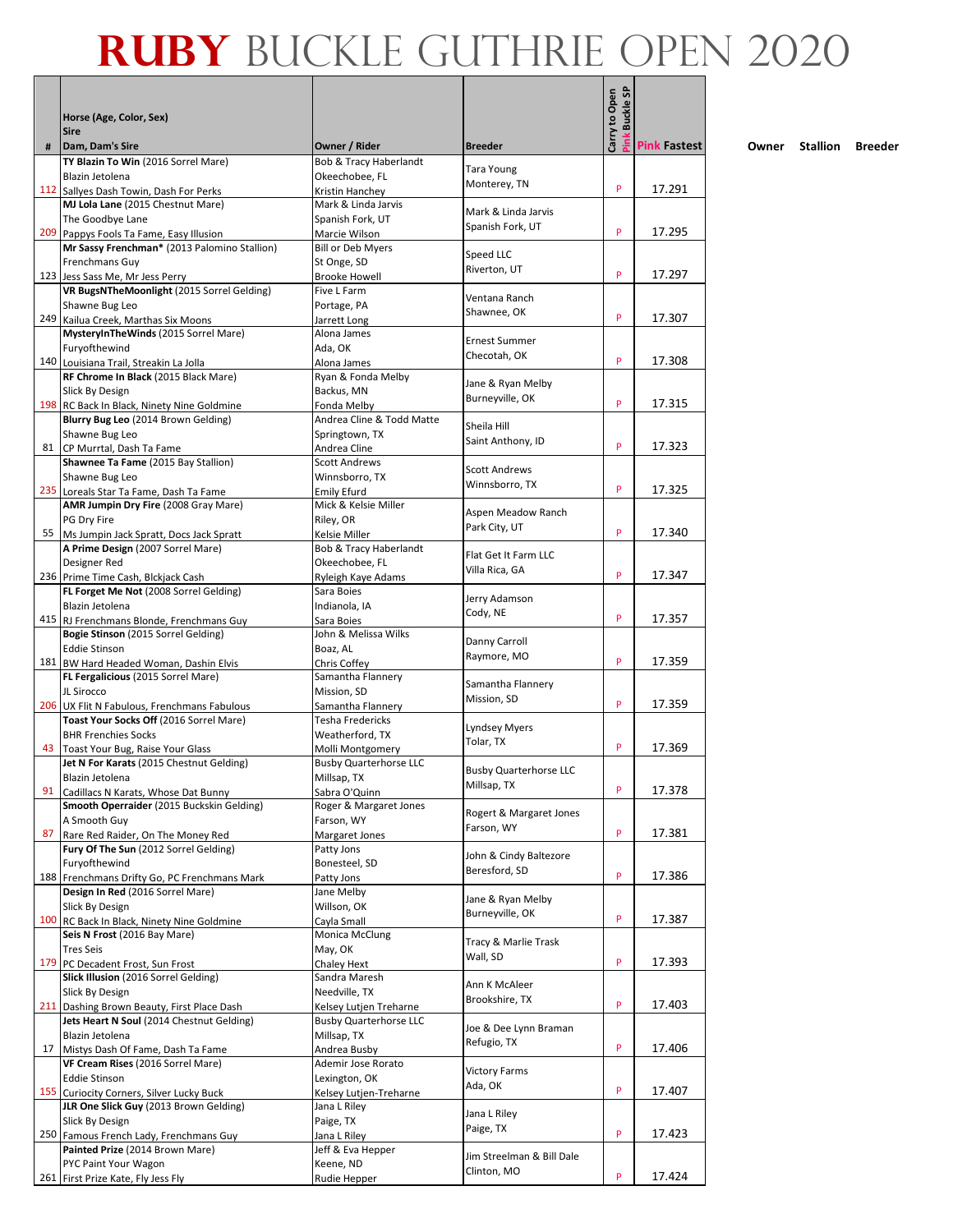|     |                                                                                 |                                                |                                | <b>Buckle SP</b> |                     |
|-----|---------------------------------------------------------------------------------|------------------------------------------------|--------------------------------|------------------|---------------------|
|     | Horse (Age, Color, Sex)                                                         |                                                |                                |                  |                     |
|     | <b>Sire</b>                                                                     |                                                |                                | Carry to Open    |                     |
| #   | Dam, Dam's Sire<br>PRSun Smooth (2012 Palomino Gelding)                         | Owner / Rider<br>Painter Ranch                 | <b>Breeder</b>                 |                  | <b>Pink Fastest</b> |
|     | A Smooth Guy                                                                    | Buffalo, SD                                    | <b>Bill &amp; Debbie Myers</b> |                  |                     |
|     | 281 Misty Moon Lite, Rare Jet                                                   | Joey Williams                                  | St Onge, SD                    | P                | 17.424              |
|     | Seis Shots Of Crown (2014 Mare)                                                 | Ashley Thompson & Linda                        |                                |                  |                     |
|     | <b>Tres Seis</b>                                                                | Wilson<br>Clayton, MI                          | Valiore Kipheart               |                  |                     |
|     | 333 LK Crown Royal, Sunfrost<br>RR TooSlick Eye Mist (2015 Sorrel Gelding)      | Ashley Thompson<br>Charlie Cole & Jason Martin |                                | P                | 17.431              |
|     | <b>Slick By Design</b>                                                          | Pilot Point, TX                                | Robin Weaver                   |                  |                     |
|     | 304 KN Fabs Mist of Fame, Frenchmans Fabulous                                   | Emma Abbott                                    | Mahaffey, PN                   | P                | 17.436              |
|     | NDS Fly N Goodbye (2014 Bay Mare)                                               | Nathan & Denise Staker                         | Denise Staker                  |                  |                     |
|     | The Goodbye Lane                                                                | Taylor, AZ                                     | Taylor, AZ                     |                  |                     |
|     | 284 Casady Easy, Swift Goodbye<br>The Right Version (2015 Gray Mare)            | <b>Teigan Adams</b><br>Joe Hadley              |                                | P                | 17.437              |
|     | <b>Winners Version</b>                                                          | Plain City, UT                                 | Joe Hadley                     |                  |                     |
|     | 114 The Right Life, Dash To Chivato                                             | McKinlee Kellett                               | Plain City, UT                 | P                | 17.437              |
|     | MJ Fly Bye Lane (2015 Brown Mare)                                               | Ryan & Timi Lickley                            | Mark & Linda Jarvis            |                  |                     |
|     | The Goodbye Lane                                                                | Jerome, ID                                     | Spanish Fork, UT               |                  |                     |
|     | 420 SKS Running Faucet, Diamond Faucet                                          | Timi Lickley                                   |                                | P                | 17.443              |
|     | Im Dun Smokin Bugs (2016 Red Dun Mare)<br>Shawne Bug Leo                        | Shawn Jenkins<br>McCook, NE                    | Shawn Jenkins                  |                  |                     |
| 35  | Miss Smokin Annie, Fols Smoke                                                   | Hayden Todd                                    | Mc Cook, NE                    | P                | 17.454              |
|     | Foxie Stinson (2010 Sorrel Mare)                                                | Tami Semas                                     |                                |                  |                     |
|     | <b>Eddie Stinson</b>                                                            | Brock, TX                                      | Chad Hart<br>Royston, GA       |                  |                     |
|     | 31 Lady Bug Rhythm, Special Rhythm                                              | <b>Brandon Cullins</b>                         |                                | P                | 17.455              |
|     | Traffics Vegas Trip (2015 Bay Gelding)                                          | Jimmie Smith                                   | Dana Lynn Darnell              |                  |                     |
|     | <b>Traffic Guy</b><br>442 Touche Touche, Oklahoma Fuel                          | McDale, TX<br>Jimmie Smith                     | Weimar, TX                     | P                | 17.457              |
|     | SizzlinPressure OnMe (2016 Sorrel Gelding)                                      | Trey Honeycutt & Amber Hall                    |                                |                  |                     |
|     | No Pressure On Me                                                               | Lancaster, OH                                  | Trey Honeycutt & Amber Hall    |                  |                     |
|     | 105 Sweet Sizzlin Chick, SC Chiseled In Stone                                   | <b>Craig Brooks</b>                            | Lancaster, SC                  | P                | 17.471              |
|     | Eddies Lil Cat (2013 Sorrel Mare)                                               | Aubrey Smith                                   | <b>Victory Farms</b>           |                  |                     |
|     | <b>Eddie Stinson</b>                                                            | Binghamton, NY                                 | Ada, OK                        | P                | 17.473              |
|     | 267 Longshot Lover, Little Cat Olena<br>Dynamos Wonder RRR (2015 Palomino Mare) | <b>Aubrey Smith</b><br>Kayla Coker             |                                |                  |                     |
|     | Dashin Dynamo                                                                   | Greenville, AL                                 | Sammy Gilbreath                |                  |                     |
| 13  | Drifting Wonder RRR, CMG Wonder Smoke                                           | Kayla Coker                                    | Florence, AL                   | P                | 17.473              |
|     | Famous By Design (2015 Brown Mare)                                              | Donna Workman                                  | Nichole Logan                  |                  |                     |
|     | Slick By Design                                                                 | Katy, TX                                       | Rapid City, SD                 | P                |                     |
|     | 208 Nick Of Guy, Frenchmans Guy<br>Teena Turner (2012 Brown Mare)               | Brielle Workman<br><b>Steiner Ranch</b>        |                                |                  | 17.476              |
|     | Blazin Jetolena                                                                 | Weatherford, TX                                | Kyle Edwards & Sue Smith       |                  |                     |
| 138 | Daisy Duke Dash, Dash Ta Fame                                                   | <b>Steely Steiner</b>                          | Black Foot, ID                 | P                | 17.477              |
|     | Tiny Dash Of Magic (2015 Chestnut Mare)                                         | Janelle Parker                                 | Janelle Parker                 |                  |                     |
|     | Dashin Dynamo                                                                   | Palestine, TX                                  | Palestine, TX                  |                  |                     |
|     | 68 Magic LuLu, Magic Dozen<br>Favorite Version (2015 Sorrel Mare)               | <b>Riley Parker</b><br>Kelli Thouvenell        |                                | P                | 17.479              |
|     | <b>Winners Version</b>                                                          | Hooper, UT                                     | Andy & Mary Atkinson           |                  |                     |
|     | 166 Babes Gray Gal, Striking Distance                                           | Kelli Thouvenell                               | Pocatello, ID                  | P                | 17.484              |
|     | Jets Famous Lady (2012 Sorrel Mare)                                             | <b>Busby Quarterhorse LLC</b>                  | <b>Busby Quarterhorse LLC</b>  |                  |                     |
|     | Blazin Jetolena                                                                 | Millsap, TX                                    | Millsap, TX                    |                  |                     |
| 137 | GL Famous First Lady, Dash Ta Fame                                              | Sabra O'Quinn                                  |                                | P                | 17.489              |
|     | French StreakinTwist (2016 Bay Roan Mare)<br>Streakin Boon Dox                  | Joe Spitz<br>Lamar, CO                         | Joe & Carla Spitz              |                  |                     |
|     | 107 A French Twist, Frenchmans Guy                                              | Ashley Schafer                                 | Lamar, CO                      | P                | 17.490              |
|     | Promise Me A Jet (2014 Sorrel Mare)                                             | SouthWestern Farms                             | <b>Busby Quarterhorse LLC</b>  |                  |                     |
|     | Blazin Jetolena                                                                 | Kirbyville, TX                                 | Millsap, TX                    |                  |                     |
| 384 | GL Famous First Lady, Dash Ta Fame                                              | Savannah Palmore                               |                                | P                | 17.494              |
|     | BCK Spyder Monkey (2014 Bay Mare)                                               | Spencer & Kallie Wright                        | <b>Brent Wonnacott</b>         |                  |                     |
|     | The Goodbye Lane<br>230 Phoebes Myth, Phoebes Cartel                            | Milford, UT<br>Kallie Wright                   | Bluffdale, UT                  | P                | 17.500              |
|     | VF Im That Kinda Girl (2015 Sorrel Mare)                                        | <b>Victory Farms</b>                           |                                |                  |                     |
|     | <b>Eddie Stinson</b>                                                            | Ada, OK                                        | <b>Victory Farms</b>           |                  |                     |
|     | 126 Curiocity Corners, Silver Lucky Buck                                        | Kelsey Lutjen Treharne                         | Ada, OK                        | P                | 17.508              |
|     | RV Minion (2015 Bay Gelding)                                                    | Gregg & Shana Gibson                           | Randy & Vauna Walker           |                  |                     |
|     | The Goodbye Lane<br>263 Two Fools Gold, Frenchmans Guy                          | Ogden, UT<br>Shana Gibson                      | Pingree, ID                    | P                | 17.508              |
|     | Prime Time Ta Streak (2013 Bay Gelding)                                         | Maggie Poloncic                                |                                |                  |                     |
|     | Prime Talent                                                                    | Bozeman, MT                                    | Copper Spring Ranch LLC        |                  |                     |
|     | 328 Expressly Six, Streakin Six                                                 | Maggie Poloncic                                | Bozeman, MT                    | P                | 17.512              |
|     | Smooth Ruby Jean (2013 Bay Mare)                                                | <b>Barlow Livestock</b>                        | <b>Barlow Livestock</b>        |                  |                     |
|     | A Smooth Guy                                                                    | Gillette, WY                                   | Gillette, WY                   | P                | 17.520              |
|     | 106 Fame Ta Throw, Dash Ta Fame                                                 | Cindy Wright                                   |                                |                  |                     |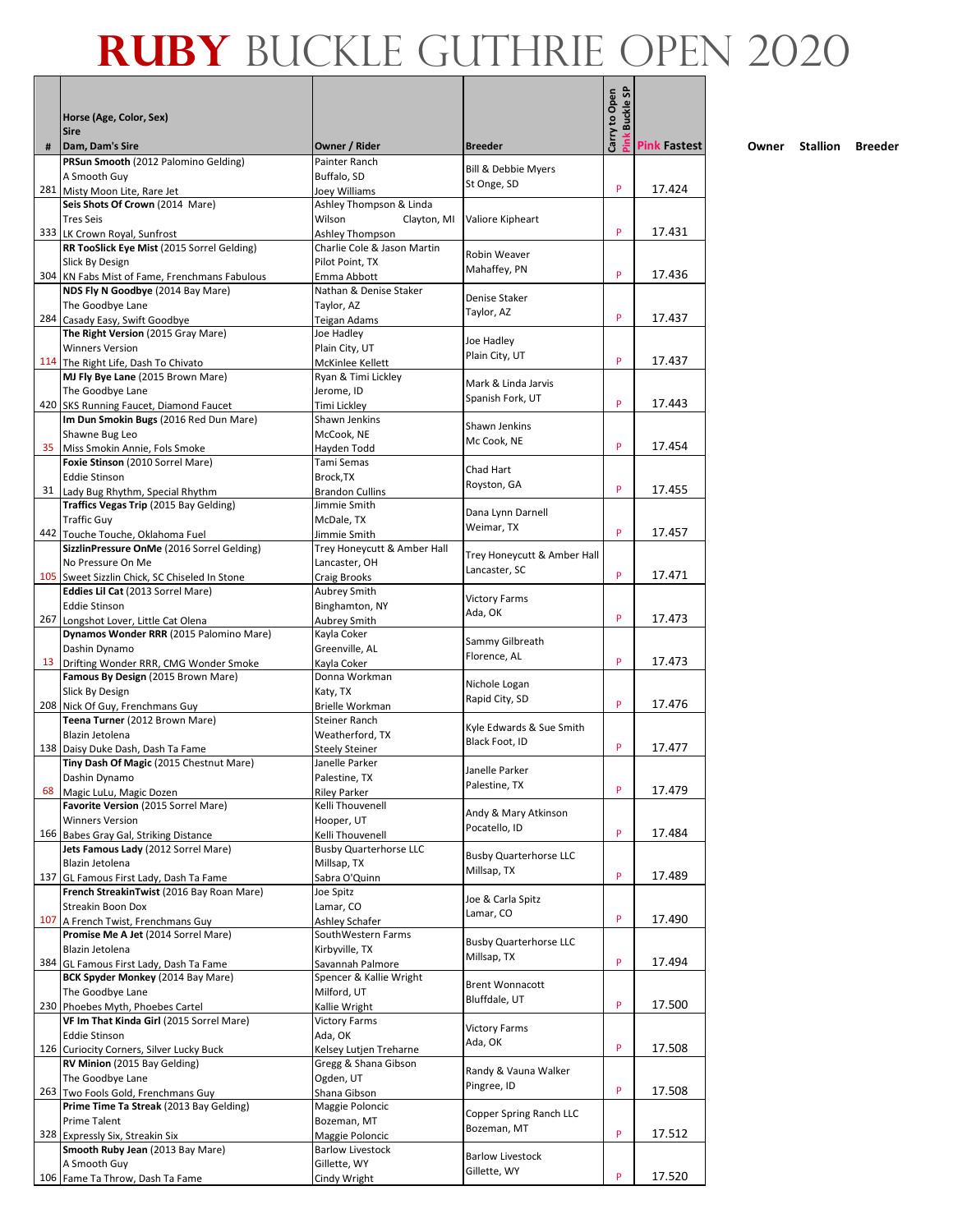|     | Horse (Age, Color, Sex)<br><b>Sire</b>                                           |                                                   |                                                | Carry to Open<br><b>Buckle SF</b> |                     |
|-----|----------------------------------------------------------------------------------|---------------------------------------------------|------------------------------------------------|-----------------------------------|---------------------|
| #   | Dam, Dam's Sire                                                                  | Owner / Rider                                     | <b>Breeder</b>                                 |                                   | <b>Pink Fastest</b> |
|     | Three Tymes A Lady (2011 Bay Mare)                                               | Amy Schimke & Brett Borkowski RD Hubbard & Robert |                                                |                                   |                     |
|     | <b>Tres Seis</b>                                                                 | Wessington Springs, SD                            | Mastersen                                      |                                   |                     |
| 80  | Shesnowlady, First Down Dash<br>AsGoodAsPeachGets (2011 Palomino Mare)           | Amy Schimke<br>Lindsey Netterville                | Tularosa, NM<br>Stephanie Wheeler & Carisa     | P                                 | 17.523              |
|     | As Good As Nick Gets                                                             | Woodville, MS                                     | Shearer                                        |                                   |                     |
|     | 338 SX Frenchmans Peach, Frenchmans Guy                                          | <b>Blaise Bercegeay</b>                           | Hattiesburg, MS                                | P                                 | 17.523              |
|     | CBC Speeding Goodbye (2016 Sorrel Gelding)                                       | Rubylee F Walker                                  | Claude B Crozier                               |                                   |                     |
|     | The Goodbye Lane                                                                 | Pingree, ID                                       | Neola, UT                                      |                                   |                     |
|     | 24 Speeding Streaker, Mitbea Streaker<br>IRA New Moon (2016 Sorrel Mare)         | Vauna Walker<br>Bunt Kitchens & Tara Carr         |                                                | P                                 | 17.531              |
|     | Firewater Canyon                                                                 | Muleshoe, TX                                      | Schiller Ranch LLC                             |                                   |                     |
|     | 236   R A Grand Victory, CEO                                                     | Tara Carr                                         | College Station, TX                            | P                                 | 17.536              |
|     | SR Blazin Catalena (2013 Black Gelding)                                          | Jeanette Johnson                                  | Marci Sowko                                    |                                   |                     |
|     | Blazin Jetolena                                                                  | Axtell, NE                                        | Johnstown, CO                                  | P                                 | 17.548              |
|     | 279 Beau Koo Jaz, Rare Bar<br>VF Stiched N Gold (2013 Palomino Mare)             | Jeanette Johnson<br>Cierra Triplett               |                                                |                                   |                     |
|     | <b>Eddie Stinson</b>                                                             | Canton, SD                                        | <b>Victory Farms</b>                           |                                   |                     |
|     | 237 VF Take The Gold, Famous Gold Coin                                           | Cierra Triplett                                   | Ada, OK                                        | P                                 | 17.556              |
|     | Chips Ahoy (2014 Sorrel Gelding)                                                 | Wes Kellett                                       | Dawson Seeley                                  |                                   |                     |
|     | The Goodbye Lane                                                                 | Plain City, UT                                    | Spanish Fork, UT                               | P                                 | 17.564              |
|     | 307 PH Jazzy Judy, Tuff Buddy Cash<br>Jets Blazin Fame (2010 Chestnut Mare)      | McKinlee Kellett<br>Cathy Morgan                  |                                                |                                   |                     |
|     | Blazin Jetolena                                                                  | Menan, ID                                         | Cathy Morgan                                   |                                   |                     |
|     | 234 Annies Das, Dash Ta Fame                                                     | Cathy Morgan                                      | Menan, ID                                      | P                                 | 17.565              |
|     | Sohpia Kay (2015 Brown Mare)                                                     | G & N Wood properties                             | G & N Wood Properties                          |                                   |                     |
|     | The Goodbye Lane                                                                 | West Jordan, UT                                   | West Jordan, UT                                | P                                 | 17.569              |
|     | 199 GW Plain Jane Fame, Dash Ta Fame<br>Eye Want It All (2016 Sorrel Mare)       | Terri Wood Gates<br>SouthWestern Farms            |                                                |                                   |                     |
|     | No Pressure On Me                                                                | Kirbyville, TX                                    | Ryann Pedone                                   |                                   |                     |
| 15  | Cause For A Kiss, Cause Its Money                                                | Jolene Montgomery                                 | Sunset, TX                                     | P                                 | 17.571              |
|     | Guys Im A Bunny Cat (2016 Bay Gelding)                                           | Jimmie Smith                                      | Jimmie Smith                                   |                                   |                     |
|     | <b>Traffic Guy</b>                                                               | McDade, TX<br>Jimmie Smith                        | Mc Dade, TX                                    | P                                 | 17.575              |
|     | 214 Firewater Scat Cat, Alive N Firen<br>Bar B Arabella Bug (2014 Chestnut Mare) | <b>Hopson Quarter Horses</b>                      |                                                |                                   |                     |
|     | Shawne Bug Leo                                                                   | Mound, TX                                         | Rattlesnake Ranch                              |                                   |                     |
|     | 355 Yella Izabella, Frenchmans Guy                                               | Jacque Woolman                                    | Lufkin, TX                                     | P                                 | 17.576              |
|     | She Pays the Piper (2015 Sorrel Mare)                                            | Thomas & Lainee Sampson                           | Lainee Sampson                                 |                                   |                     |
| 30  | Irish Pay<br>NF French Kizz, Frenchmans Guy                                      | Interior, SD<br>Lainee Sampson                    | Interior, SD                                   | P                                 | 17.582              |
|     | Streakin and Shaken (2014 Gray Gelding)                                          | <b>Wendy Cline</b>                                |                                                |                                   |                     |
|     | Streakin Boon Dox                                                                | Hempstead, TX                                     | Joe & Carla Spitz<br>Lamar, CO                 |                                   |                     |
|     | 218 Shaken Tornado, Royal Shake Em                                               | <b>Wendy Cline</b>                                |                                                | P                                 | 17.588              |
|     | Blazin Boss (2016 Sorrel Stallion)                                               | Hayle Gibson                                      | Amy Williams                                   |                                   |                     |
| 64  | Blazin Jetolena<br>Famous Moonlight, Dash Ta Fame                                | Redcrest, CA<br><b>Troy Crumrine</b>              | Sandia, TX                                     | P                                 | 17.588              |
|     | Dashing Nick Bar (2011 Sorrel Mare)                                              | Angie & Brant Moore                               |                                                |                                   |                     |
|     | As Good As Nick Gets                                                             | Canyon, TX                                        | <b>Courtney Cantrell</b><br>Goliad, TX         |                                   |                     |
| 19  | Dashing Barre, Mr Eye Opener                                                     | Angie Moore                                       |                                                | P                                 | 17.591              |
|     | Model X (2015 Black Mare)                                                        | Christy Hefley                                    | Christy Hefley                                 |                                   |                     |
| 191 | Slick By Design<br>PV Rockin Ta Fame, Dash Ta Fame                               | Pine Bluffs, Wy<br>Christy Hefley                 | Pine Bluffs, Wy                                | P                                 | 17.591              |
|     | Rockette Scientist (2012 Chestnut Gelding)                                       | Jason Martin & Charlie Cole                       |                                                |                                   |                     |
|     | <b>Tres Seis</b>                                                                 | Pilot Point, TX                                   | Jason Martin & Charlie Cole<br>Pilot Point, TX |                                   |                     |
|     | 310 Rockette Ta Fame, Dash Ta Fame                                               | Lindsey McLeod                                    |                                                | P                                 | 17.594              |
|     | Blazins Last Cowgirl (2012 Bay Mare)<br>Blazin Jetolena                          | Four Taylors Ranch LLC<br>Neola, UT               | Susan Rist                                     |                                   |                     |
|     | 321 Ronas Cowgirl, Ronas Ryon                                                    | Melissa Taylor                                    | Tucson, AZ                                     | P                                 | 17.600              |
|     | Mary JaneSlick (2016 Black Mare)                                                 | Danielle Bowser                                   |                                                |                                   |                     |
|     | Slick By Design                                                                  | Swanton, OH                                       | Danielle Bowser<br>Swanton, OH                 |                                   |                     |
|     | 160 Cash N Charm, Cash N Balance                                                 | Kelly Bowser                                      |                                                | P                                 | 17.602              |
|     | Tres Leche (2016 Brown Mare)<br><b>Tres Seis</b>                                 | Marcie Laughrey<br>Athens, TX                     | Michael S Partin                               |                                   |                     |
| 92  | Easy on Liberty, Shazoom                                                         | Maggie Carter                                     | Montalba, TX                                   | P                                 | 17.603              |
|     | Sparkin Jetolena (2006 Sorrel Gelding)                                           | Nova Vaughn                                       |                                                |                                   |                     |
|     | Blazin Jetolena                                                                  | Center, TX                                        | Kim & Nicki Knerr<br>Grass Range, MT           |                                   |                     |
|     | 361 The Rage Of Vegas, Vegas The Third                                           | Kalie Vaughn                                      |                                                | P                                 | 17.609              |
|     | Mr Elegant Shawne (2014 Sorrel Mare)<br>Shawne Bug Leo                           | <b>Emily Becker</b><br>New Braunfels, TX          | Arbie & Betty Miller                           |                                   |                     |
| 59  | Elegant Seis, Tres Seis                                                          | <b>Emily Becker</b>                               | Hico, TX                                       | P                                 | 17.612              |
|     | RV Ebony Design (2015 Black Gelding)                                             | Randy & Vauna Walker                              |                                                |                                   |                     |
|     | Slick By Design                                                                  | Pingree, ID                                       | Randy & Vauna Walker<br>Pingree, ID            |                                   |                     |
|     | 188 Two Dash To Fame, Dash Ta Fame                                               | Vauna Walker                                      |                                                | P                                 | 17.620              |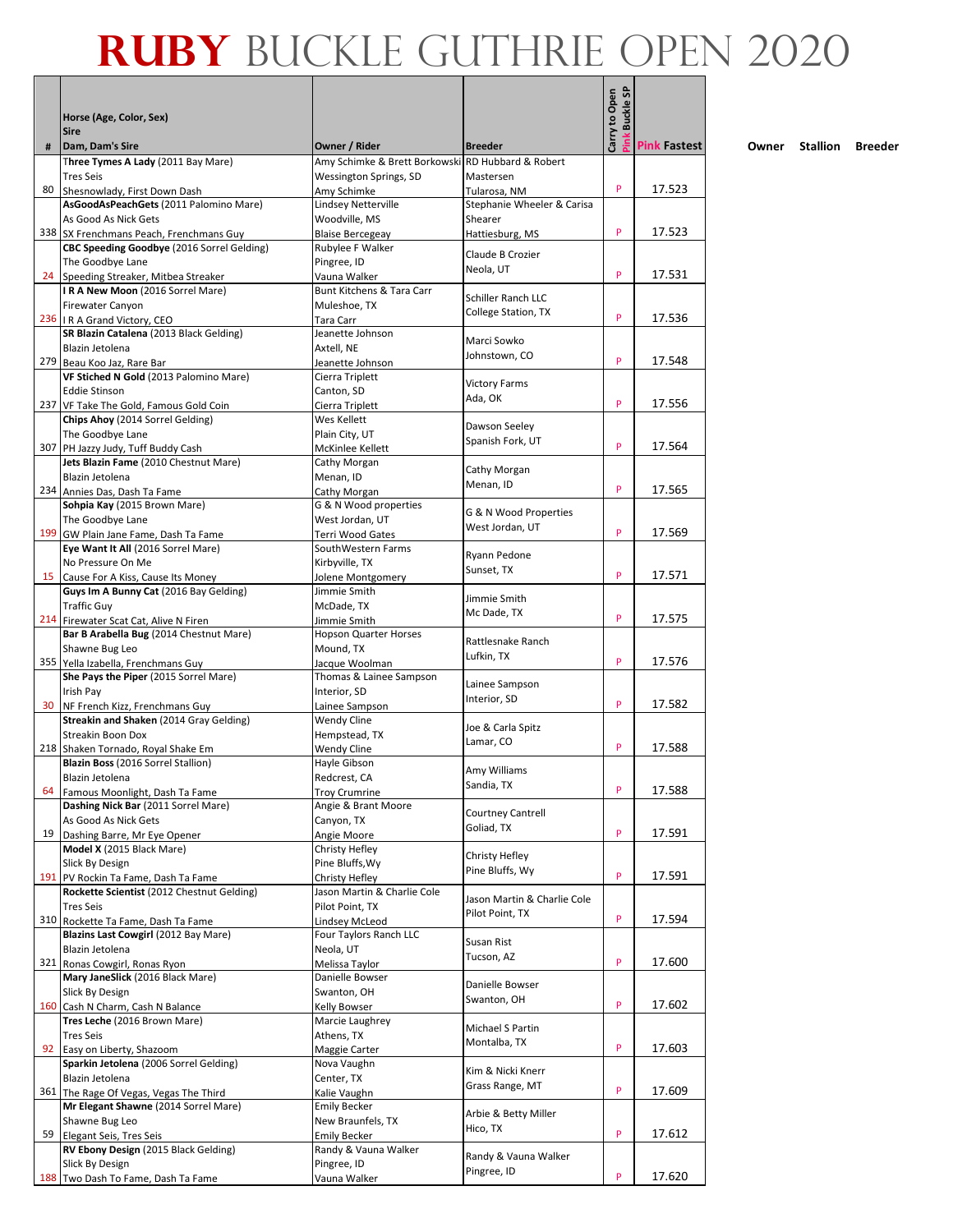|   |                                                                           |                                                 |                                        | Carry to Open<br>Pink Buckle SP |                     |          |         |          |         |
|---|---------------------------------------------------------------------------|-------------------------------------------------|----------------------------------------|---------------------------------|---------------------|----------|---------|----------|---------|
|   | Horse (Age, Color, Sex)                                                   |                                                 |                                        |                                 |                     |          |         |          |         |
| # | <b>Sire</b><br>Dam, Dam's Sire                                            | Owner / Rider                                   | <b>Breeder</b>                         |                                 | <b>Pink Fastest</b> |          | Owner   | Stallion | Breeder |
|   | Jipped N Shawnee (2016 Sorrel Gelding)                                    | Brenda Fechner                                  | H B Bartlett DVM                       |                                 |                     |          |         |          |         |
|   | Shawne Bug Leo                                                            | Kellyville, OK                                  | Pike Road, AL                          |                                 |                     |          |         |          |         |
|   | 85 Especials Lolita, Especial                                             | Brenda Fechner                                  |                                        | P                               | 17.620              |          |         |          |         |
|   | No Pressure On Me* (2006 Sorrel Stallion)<br>Leo Nick Bar                 | Martha Reeves<br>Weatherford, TX                | Harry & Vivian Blackwell               |                                 |                     |          |         |          |         |
|   | 52 SX Frenchmans Vanila, Frenchmans Guy                                   | Ryann Pedone                                    | Naylor, MO                             | P                               | 17.622              |          |         |          |         |
|   | Tres Of Fame (2013 Bay Gelding)                                           | Kelly Drosihn                                   | Kyle & Sue                             |                                 |                     |          |         |          |         |
|   | As Good As Nick Gets                                                      | Novato, CA                                      | <b>Edwards Smith</b>                   |                                 |                     |          |         |          |         |
|   | 233 Long Live Cowgirls, Tres Seis                                         | Kaitlyn Drosihn                                 |                                        | P                               | 17.625              |          |         |          |         |
|   | Vikingson La Jolla (2013 Brown Gelding)<br><b>Winners Version</b>         | Katie Church<br>Salina, UT                      | Bennard & Barbara Rowland              |                                 |                     |          |         |          |         |
|   | 312 Miss Streakin Viking, Streakin La Jolla                               | Shay Walchli                                    | Raymondville, TX                       | P                               | 17.630              |          |         |          |         |
|   | Blazin Matilda (2016 Sorrel Mare)                                         | Jennifer Cook                                   |                                        |                                 |                     |          |         |          |         |
|   | Blazin Jetolena                                                           | Alvarado, TX                                    | Jennifer Cook<br>Alvarado, TX          |                                 |                     |          |         |          |         |
| 6 | Cartel Cowgirl, Dash Ta Fame                                              | Hallie Hanssen                                  |                                        | P                               | 17.631              |          |         |          |         |
|   | Fancy Corona (2009 Bay Mare)<br><b>Prime Talent</b>                       | Jamie Johnston<br>Coyle, OK                     | Nogota Ranch                           |                                 |                     |          |         |          |         |
|   | 56 Time To Gogo, Tempo Jet                                                | Jamie Johnston                                  | De Leon Spgs, FL                       | P                               | 17.642              |          |         |          |         |
|   | Clever Quick Leo (2014 Gelding)                                           | Mandi Jo Fox                                    |                                        |                                 |                     |          |         |          |         |
|   | Shawne Bug Leo                                                            | Hempstead, TX                                   | Kelsey Jones Cawley<br>Bloomington, TX |                                 |                     |          |         |          |         |
|   | 352 Clever Curve, Clever Deceit                                           | Mandi Jo Fox                                    |                                        | P                               | 17.649              |          |         |          |         |
|   | Dynamite Goes Boom (2014 Sorrel Mare)                                     | Kava Huestis                                    | Mikell Hougen                          |                                 |                     |          |         |          |         |
|   | JL Sirocco<br>316 Dynamites Starlite, Doc O Dynamite                      | Ulm, MT<br>Kava Huestis                         | Melstone, MT                           | P                               | 17.652              |          |         |          |         |
|   | MCM Drop Your Socks (2016 Gray Mare)                                      | Dunn Ranch                                      |                                        |                                 |                     |          |         |          |         |
|   | <b>BHR Frenchies Socks</b>                                                | Wynnewood, OK                                   | Matt & Bendi Dunn                      |                                 |                     |          |         |          |         |
|   | 203 Mulberry Canyon Moon, Marthas Six Moons                               | Jolene Montgomery                               | Bismark, MO                            | P                               | 17.657              | $3D-1/2$ | \$6,375 | 750      | 375     |
|   | A Smart Guy (2015 Palomino Gelding)                                       | Willie & Davi Watterson                         | George Erb                             |                                 |                     |          |         |          |         |
|   | A Smooth Guy                                                              | Bluffdale, UT                                   | Coffee Creek, MT                       | P                               | 17.657              | $3D-1/2$ | \$6,375 | 750      | 375     |
|   | 2 Purdy Speedy Cat, Stoli<br>CoCo Bongo (2014 Buckskin Mare)              | Davi Watterson<br><b>Aubrey Smith</b>           |                                        |                                 |                     |          |         |          |         |
|   | A Smooth Guy                                                              | Binghamton, NY                                  | Brittany Pozzi Tonozzi                 |                                 |                     |          |         |          |         |
|   | 205 Steele Magnolias, Magnolia Bar Jet                                    | Aubrey Smith                                    | Victoria, TX                           | P                               | 17.663              | $3D-3$   | \$2,763 | 325      | 163     |
|   | BoonStreakinColours (2015 Bay Roan Gelding)                               | Wade Lewis                                      | Joe & Carla Spitz                      |                                 |                     |          |         |          |         |
|   | Streakin Boon Dox                                                         | Hereford, TX                                    | Lamar, CO                              | P                               |                     |          |         |          |         |
|   | 12 Frenchmans Colours, Hot Colours<br>Huckleberry Martini (2015 Bay Mare) | Ashley Schafer<br>Amy Schimke & Brett Borkowski |                                        |                                 | 17.664              | 3D-4     | \$2,125 | 250      | 125     |
|   | <b>Tres Seis</b>                                                          | Wessington Springs, SD                          | Gary & Patty Peterson                  |                                 |                     |          |         |          |         |
|   | 138 Coeur D Alene, Stoli                                                  | Amy Schimke                                     | Coeur D Alene, ID                      | P                               | 17.665              | 3D-5     | \$1,488 | 175      | 88      |
|   | SX Smooth Drambouie (2011 Sorrel Gelding)                                 | Greg & Lori Shearer                             | Greg & Lori Shearer                    |                                 |                     |          |         |          |         |
|   | A Smooth Guy                                                              | Wall, SD                                        | Wall, SD                               | P                               |                     |          |         |          |         |
|   | 91 SX Docs Cricketta, Doc Bruce<br>Sailors Del Light (2012 Sorrel Mare)   | Lori Shearer<br>Shianne Shepherd                |                                        |                                 | 17.666              | $3D-6$   | \$1,275 | 150      | 75      |
|   | PC Redwood Manny                                                          | Mona, UT                                        | Seeley Dawson                          |                                 |                     |          |         |          |         |
|   | 194 Del Sol Gal, Amaham                                                   | Shianne Shepherd                                | Spanish Fork, UT                       | P                               | 17.672              | $3D-7$   | \$1,063 | 125      | 63      |
|   | Lenas Little Redhead (2006 Sorrel Mare)                                   | Kassie Hohenstien & Tracy                       | Ky Stierwalt                           |                                 |                     |          |         |          |         |
|   | Designer Red                                                              | Monnens, Shakopee, MN                           | Leedey, OK                             |                                 |                     |          |         |          |         |
|   | 158 Bambis Lena, Mr Freckles Olena<br>Amos Mozes (2014 Sorrel Stallion)   | Kassie Hohenstein<br>Alexia Willis              |                                        | P                               | 17.673              | $3D-8$   | \$850   | 100      | 50      |
|   | <b>Eddie Stinson</b>                                                      | Maysville, OK                                   | Alexia Willis                          |                                 |                     |          |         |          |         |
|   | 190 Royal Chick Three, Shawne Bug                                         | Morgan Anderson                                 | Maysville, OK                          | P                               | 17.676              | 3D-9     | \$638   | 75       | 38      |
|   | JL Rocky Lane (2014 Bay Gelding)                                          | Kava Huestis                                    | Jill Lane Quarter Horses               |                                 |                     |          |         |          |         |
|   | JL Sirocco                                                                | Ulm, MT                                         | Fort Benton, MT                        | P                               |                     |          |         |          |         |
|   | 377 Quint Glory, Lanes Leinster<br>Sway Cool (2012 Sorrel Mare)           | Kava Huestis<br>Four Taylors Ranch LLC          |                                        |                                 | 17.677              | 3D-10    | \$425   | 50       | 25      |
|   | Blazin Jetolena                                                           | Neola, UT                                       | <b>Bob Burt</b>                        |                                 |                     |          |         |          |         |
|   | 385 Bear River Comet, Lanes Leinster                                      | Melissa Taylor                                  | West Jordan, UT                        | P                               | 17.678              |          |         |          |         |
|   | Cajun Chrome (2015 Sorrel Gelding)                                        | Tami Semas                                      | Renee & James David Cain               |                                 |                     |          |         |          |         |
|   | Shawne Bug Leo                                                            | Brock, TX                                       | Dry Creek, LA                          | P                               |                     |          |         |          |         |
|   | 395 Guys Itty Bitty, Frenchmans Guy<br>Doc Manny (2008 Brown Gelding)     | Tami Semas<br>Cody & Maegan Heiner              |                                        |                                 | 17.678              |          |         |          |         |
|   | PC Redwood Manny                                                          | Corinne, UT                                     | Lee Ray Shepherd                       |                                 |                     |          |         |          |         |
|   | 145 Orange Merridoc, Merridoc                                             | Maegan Heiner                                   | Spanish Fork, UT                       | P                               | 17.683              |          |         |          |         |
|   | KG Blazin Nineolena (2016 Sorrel Mare)                                    | Kayla Jones                                     | Kathy Grimes                           |                                 |                     |          |         |          |         |
|   | Blazin Jetolena                                                           | Watkins, CO                                     | Medical Lake, WA                       |                                 |                     |          |         |          |         |
|   | 189 Do It For Beau, Beaus Sleep Of Sun                                    | Kayla Jones                                     |                                        | P                               | 17.694              |          |         |          |         |
|   | Ima Friendly Guy (2010 Bay Gelding)<br>A Smooth Guy                       | Jayme Robison<br>Bellville, TX                  | Bill & Debbie Myers                    |                                 |                     |          |         |          |         |
|   | 96 Dash of Hot Colours, Dashing Val                                       | Jodee Miller                                    | Saint Onge, SD                         | P                               | 17.695              |          |         |          |         |
|   | VF Wahini Stinson (2016 Sorrel Gelding)                                   | Morgan Nay                                      | <b>Victory Farms</b>                   |                                 |                     |          |         |          |         |
|   | <b>Eddie Stinson</b>                                                      | Hanover, IN                                     | Ada, OK                                |                                 |                     |          |         |          |         |
|   | 197 Wahini Jet Bug, Ninnekah Bug                                          | Stefanie Duke                                   |                                        | P                               | 17.698              |          |         |          |         |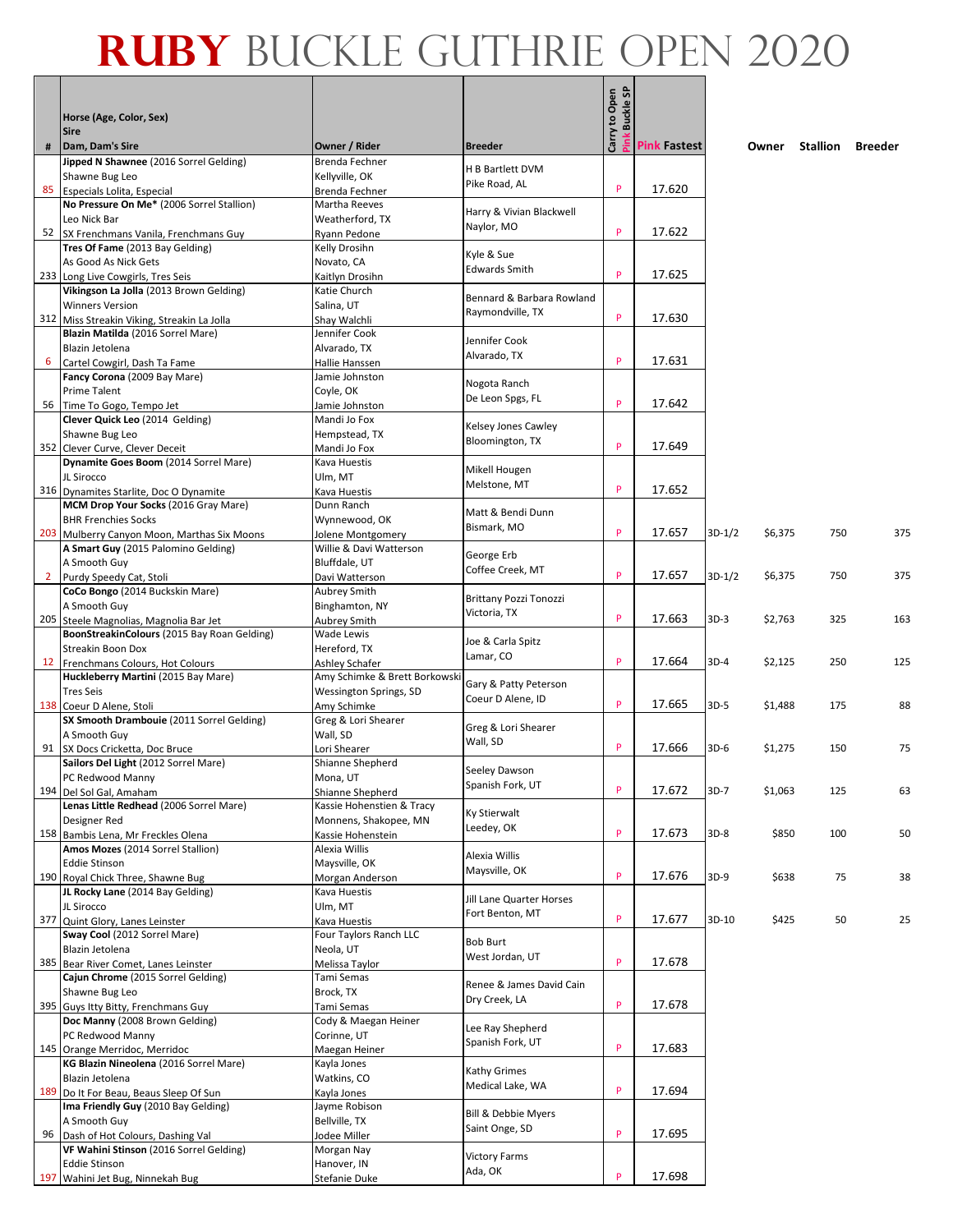|     |                                                                                |                                           |                                               | <b>Buckle SP</b> |                     |
|-----|--------------------------------------------------------------------------------|-------------------------------------------|-----------------------------------------------|------------------|---------------------|
|     | Horse (Age, Color, Sex)                                                        |                                           |                                               |                  |                     |
| #   | <b>Sire</b><br>Dam, Dam's Sire                                                 | Owner / Rider                             | <b>Breeder</b>                                | Carry to Open    | <b>Pink Fastest</b> |
|     | SX Blazin Brucolena (2014 Chestnut Gelding)                                    | Greg & Lori Shearer                       |                                               |                  |                     |
|     | Blazin Jetolena                                                                | Wall, SD                                  | Greg & Lori Shearer<br>Wall, SD               |                  |                     |
| 28  | SX Docs Digit, Doc Bruce                                                       | Lori Shearer                              |                                               | P                | 17.701              |
|     | Mitchel (2014 Sorrel Gelding)<br>Slick By Design                               | Christy Hefley<br>Pine Bluffs, Wy         | Christy Hefley                                |                  |                     |
|     | 206 PV Rockin Ta Fame, Dash Ta Fame                                            | Christy Hefley                            | Pine Bluffs, Wy                               | P                | 17.702              |
|     | SBW Repeat (2016 Sorrel Gelding)                                               | Stephanie Wheeler                         | Stephanie Wheeler                             |                  |                     |
|     | Blazin Jetolena                                                                | Hattiesburg, MS                           | Hattiesburg, MS                               | P                | 17.706              |
|     | 176 SX Dr Peacharita, Dr Nick Bar<br>American PYC (2013 Bay Mare)              | <b>Brian Wheeler</b><br>Melissa Brandt    |                                               |                  |                     |
|     | PYC Paint Your Wagon                                                           | Hermosa, SD                               | A. C. Taylor                                  |                  |                     |
|     | 24 American Dove, Toast To Dash                                                | Melissa Brandt                            | Seminole, OK                                  | P                | 17.711              |
|     | Letta Girl Jet (2016 Bay Mare)                                                 | Jeff & Buffy Walchli                      | Robynn Herring                                |                  |                     |
|     | Blazin Jetolena<br>196 Letta Girl Roll, Letta Hank Do It                       | Shelley, ID<br>Shey Walchli               | Huntington, TX                                | P                | 17.718              |
|     | IRoseSuchAStinson (2014 Palomino Mare)                                         | Jessie Domann                             |                                               |                  |                     |
|     | <b>Eddie Stinson</b>                                                           | Gainesville, TX                           | Danny K Carrol<br>Raymore, MO                 |                  |                     |
| 407 | Oro Rose, Man In The Money                                                     | Jessie Domann                             |                                               | P                | 17.719              |
|     | Al Cappone* (2016 Sorrel Stallion)<br>Shawne Bug Leo                           | Nickelbar Ranch LLC<br>San Angelo, TX     | Harry Thomas                                  |                  |                     |
| 9   | TR Double Cash, Texas High Dasher                                              | Dustin Angelle                            | Harold, SD                                    | P                | 17.720              |
|     | <b>SBW Copy Cat (2016 Sorrel Gelding)</b>                                      | <b>Stephanie Wheeler</b>                  | Stephanie Wheeler                             |                  |                     |
|     | Blazin Jetolena                                                                | Hattiesburg, MS                           | Hattiesburg, MS                               |                  |                     |
|     | 161 SX Dr Peacharita, Dr Nick Bar<br>Keep Pedaling (2015 Buckskin Mare)        | <b>Brian Wheeler</b><br>Samantha Flannery |                                               | P                | 17.734              |
|     | A Smooth Guy                                                                   | Mission, SD                               | Angela Morgan                                 |                  |                     |
|     | 146 LW Laceylajolla, Streakin La Jolla                                         | Samantha Flannery                         | Unionville, MO                                | P                | 17.739              |
|     | HP Slick Chick (2014 Black Mare)                                               | Deanna Mixon-Pietsch                      | Charlie Cole & Jason Martin                   |                  |                     |
| 7   | Slick By Design                                                                | Sarasota, FL                              | Pilot Point, TX                               | P                | 17.741              |
|     | Rods Last Ladybug, Sharp Rodney<br>KN Rumor Has It (2013 Sorrel Mare)          | Deanna Mixon-Pietsch<br>Kimi Nichols      |                                               |                  |                     |
|     | Born Ta Be Famous                                                              | Brownwood, TX                             | Kimi Ann Nichols                              |                  |                     |
|     | 340 Docs Smooth Gold, Smooth Herman                                            | Kimi Nichols                              | Brownwood, TX                                 | P                | 17.741              |
|     | Traffic Run Away Train (2015 Buckskin Mare)                                    | Lorissa Jo Merritt                        | Jamie & Troy Ashford                          |                  |                     |
| 434 | <b>Traffic Guy</b><br>Dashing Performance, Royal Quick Dash                    | Caldwell, TX<br>Katelyn Scott             | Lott, TX                                      | P                | 17.742              |
|     | Eddie BJ (2015 Sorrel Gelding)                                                 | <b>Stacy Bason</b>                        |                                               |                  |                     |
|     | <b>Eddie Stinson</b>                                                           | Tularosa, NM                              | <b>Victory Farms</b><br>Ada, OK               |                  |                     |
| 69  | Royal Sisters Hot, Royal Quick Dash                                            | Laramie Danley<br>Jimmie Smith            |                                               | P                | 17.743              |
|     | Trafficcat (2015 Bay Stallion)<br><b>Traffic Guy</b>                           | McDade, TX                                | Dawn Smith                                    |                  |                     |
| 93  | Firewater Scat Cat, Alive N Firen                                              | Jimmie Smith                              | Mc Dade, TX                                   | P                | 17.750              |
|     | Mr Soul (2015 Bay Stallion)                                                    | John Nielsen                              | John Nielsen                                  |                  |                     |
|     | Furvofthewind                                                                  | Payson, UT                                | Payson, UT                                    | P                | 17.754              |
|     | 142 Mckaizlees Kiss, Dash Ta Fame<br>Streakin French Doxi (2016 Bay Roan Mare) | Taylor Kramer<br>Joe & Carla Spitz        |                                               |                  |                     |
|     | <b>Streakin Boon Dox</b>                                                       | Lamar, CO                                 | Joe & Carla Spitz                             |                  |                     |
|     | 41 A French Coyote, Frenchmans Guy                                             | Tana Renick                               | Lamar, CO                                     | P                | 17.755              |
|     | Sheza Free Bug (2015 Bay Mare)                                                 | Jana Bean                                 | Jana Bean                                     |                  |                     |
|     | Shawne Bug Leo<br>150 Pistol N A Petticoat, Lins First Bullet                  | Fort Hancock, TX<br>Jana Bean             | Fort Hancock, TX                              | P                | 17.760              |
|     | Shut The Blazin Door (2012 Sorrel Gelding)                                     | Karen & Brice Manning                     |                                               |                  |                     |
|     | Blazin Jetolena                                                                | Marietta, OK                              | Brice & Karen Manning<br>Marietta, OK         |                  |                     |
|     | 157 Shut The Front Door, Dash Ta Fame<br>Famously Smooth (2014 Bay Mare)       | Karen Manning                             |                                               | P                | 17.765              |
|     | A Smooth Guy                                                                   | Willie & Davi Watterson<br>Bluffdale, UT  | Thomas & Laniee Sampson                       |                  |                     |
|     | 421 MaidenFamouslyHigh, Dash Ta Fame                                           | Davi Watterson                            | Interior, SD                                  | P                | 17.771              |
|     | VF Eddies Alive (2016 Chestnut Gelding)                                        | <b>Victory Farms</b>                      | <b>Victory Farms</b>                          |                  |                     |
|     | <b>Eddie Stinson</b>                                                           | Ada, OK                                   | Ada, OK                                       | P                | 17.771              |
| 99  | VF Burns Alive, Burns First Down<br>Dial A Blazin Bunny (2016 Brown Gelding)   | Kelsey Lutjen-Treharne<br>Julia Clark     |                                               |                  |                     |
|     | Blazin Jetolena                                                                | Rolling Fork, MS                          | Julia Clark                                   |                  |                     |
| 147 | Bullys Dialed In, Bully Bullion                                                | Maggie Carter                             | Rolling Fork, MS                              | P                | 17.779              |
|     | Dashin Jetolena (2007 Gelding)                                                 | Karol Knudson                             | WJ Williamson Jr                              |                  |                     |
|     | Blazin Jetolena<br>268 Maggie Quick Dash, Royal Quick Dash                     | Roy, UT<br><b>Brandon Labbee</b>          | Gray Court, SC                                | P                | 17.787              |
|     | Famous Blazin Boxers (2015 Sorrel Gelding)                                     | Erika Boucher                             |                                               |                  |                     |
|     | Blazin Jetolena                                                                | Galion, OH                                | <b>Busby Quarter Horse LLC</b><br>Millsap, TX |                  |                     |
|     | 212 Famous Silk Panties, Dash Ta Fame                                          | Kelly Bowser                              |                                               | P                | 17.787              |
|     | AMR Cash On Fire (2009 Gray Mare)<br>PG Dry Fire                               | Dry Mountain Ranch LLC<br>Riley, OR       | Aspen Meadow Ranch                            |                  |                     |
|     | 139 Me N My Cash, Call Me Bad Blood                                            | Skye Miller                               | Park City, UT                                 | P                | 17.796              |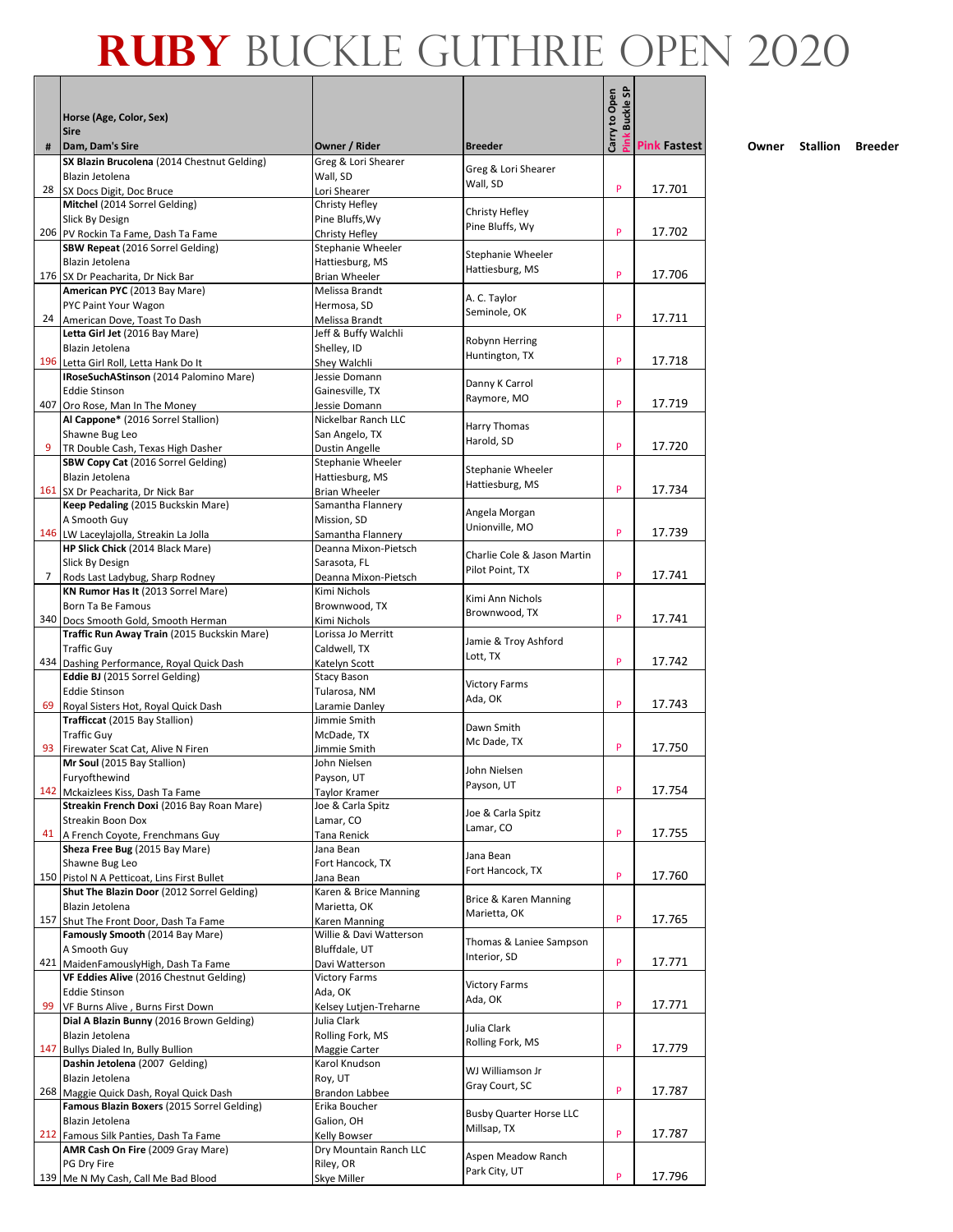|     | Horse (Age, Color, Sex)<br><b>Sire</b>                                          |                                              |                                                | Carry to Open<br><b>Buckle SP</b> |                     |
|-----|---------------------------------------------------------------------------------|----------------------------------------------|------------------------------------------------|-----------------------------------|---------------------|
| #   | Dam, Dam's Sire                                                                 | Owner / Rider                                | <b>Breeder</b>                                 |                                   | <b>Pink Fastest</b> |
|     | JR Special Lane (2015 Brown Gelding)                                            | JR Land & Livestock                          | Dennis & Raelyn Blair                          |                                   |                     |
|     | The Goodbye Lane<br>136 Katrincita, Susies First Down                           | Cedar Fort, UT                               | Cedar Fort, UT                                 | P                                 | 17.801              |
|     | Goodbye Lane Seis (2016 Sorrel Gelding)                                         | Raelyn Robinson<br>Randy & Vauna Walker      |                                                |                                   |                     |
|     | The Goodbye Lane                                                                | Pingree, ID                                  | Randy & Vauna Walker                           |                                   |                     |
|     | 131 Lady Tres Seis, Tres Seis                                                   | Vauna Walker                                 | Pingree, ID                                    | P                                 | 17.802              |
|     | Firewaters Design (2007 Sorrel Gelding)                                         | Ashley Meyer                                 |                                                |                                   |                     |
|     | Designer Red                                                                    | Zwingle, IA                                  | Gordon & Mary Ann Payne<br>Sulphur Springs, TX |                                   |                     |
|     | 30 Primrose Firewater, Dun Lucky Dee                                            | Ashley Meyer                                 |                                                | P                                 | 17.805              |
|     | Kys Goodbye Fame (2013 Bay Mare)                                                | Brian & Shawna Felter                        | Dawon Seeley                                   |                                   |                     |
|     | The Goodbye Lane                                                                | West Warren, UT                              | Spanish Fork, UT                               |                                   |                     |
| 397 | Lady Special Effort, Mr Special Charge<br>Little Man Keith (2008 Brown Gelding) | Shawna Felter<br>Marty & Jessica Leach       |                                                | P                                 | 17.806              |
|     | <b>Tres Seis</b>                                                                | Rockville, NE                                | Ervin E Wyatt                                  |                                   |                     |
|     | 164 This Is Mi World, Corona Cartel                                             | Jessica Leach                                | Edmond, OK                                     | P                                 | 17.812              |
|     | LAD Dragonfly (2015 Palomino Mare)                                              | Sabra O'Quinn & Paul Stanley                 |                                                |                                   |                     |
|     | <b>Eddie Stinson</b>                                                            | Callahan, FL                                 | Doreen Wintermute                              |                                   |                     |
| 37  | C Me Frenchie, Frenchmans Guy                                                   | Sabra O'Quinn                                | Ocala, FL                                      | P                                 | 17.816              |
|     | Smooth Dash Ta Fame (2015 Bay Mare)                                             | Megan Sprague                                | Bill & Debbie Myers                            |                                   |                     |
|     | A Smooth Guy                                                                    | Marsing, ID                                  | St Onge, SD                                    |                                   |                     |
|     | 185 Miss Dash Of Fame, Dash Ta Fame                                             | Megan Sprague                                |                                                | P                                 | 17.825              |
|     | Slick Im Dandy (2015 Bay Gelding)                                               | Cheryle Laws                                 | Cheryle Laus                                   |                                   |                     |
|     | Slick By Design                                                                 | Forrest City, AR                             | Forrest City, AR                               | P                                 | 17.833              |
|     | 155 Gem Dandy Bullion, Bully Bullion<br>Blazen Bug Cuz (2005 Sorrel Gelding)    | Cheryle Laws<br>Brad & Karly Knight          |                                                |                                   |                     |
|     | Blazin Jetolena                                                                 | Roosevelt, UT                                | Vaughan & Mary Watkins                         |                                   |                     |
|     | 339 Whinis Bug Cuz, Bugs Cuz                                                    | Jordynn Knight                               | Madison, MS                                    | P                                 | 17.842              |
|     | Shea Blazin Bay (2012 Bay Mare)                                                 | Rachel Tiedeman                              |                                                |                                   |                     |
|     | Blazin Jetolena                                                                 | Buffalo, WY                                  | Lon Brest                                      |                                   |                     |
| 402 | CCR Faylene, LeRoys Brown Shadow                                                | Rachel Tiedman                               | Sidney, MT                                     | P                                 | 17.842              |
|     | Pressures On High (2016 Sorrel Mare)                                            | Jeanette Nelson                              | Erika Ashley                                   |                                   |                     |
|     | No Pressure On Me                                                               | Milledgeville, GA                            | Krum, TX                                       |                                   |                     |
|     | 72   A Midnight High, All Night High                                            | Ryann Pedone                                 |                                                | P                                 | 17.851              |
|     | Designs Of Red (2008 Sorrel Mare)                                               | Kassie Hohenstien & Tracy                    | <b>Gerald Williams</b>                         |                                   |                     |
| 97  | Designer Red<br>Povertys Snowflake, Easy Rollin Jet                             | Monnens, Shakopee, MN<br>Kassie Hohenstein   | Dingerfield, TX                                | P                                 | 17.855              |
|     | Tresible Deduction (2013 Bay Gelding)                                           | Ty Blodgett                                  |                                                |                                   |                     |
|     | <b>Tres Seis</b>                                                                | Amidon, ND                                   | Sammy Manek                                    |                                   |                     |
|     | 398 Speeding Thru Baja, Separtist                                               | Shausta Blodgett                             | Shawnee, OK                                    | P                                 | 17.863              |
|     | French Wasabi (2015 Sorrel Gelding)                                             | Jennifer McGraw                              | Kim Landry                                     |                                   |                     |
|     | <b>BHR Frenchies Socks</b>                                                      | Ocala, FL                                    | Starke, FL                                     |                                   |                     |
| 7.  | Bells Contender, Title Contender                                                | <b>Rylee Elliott</b>                         |                                                | P                                 | 17.863              |
|     | Slicksurewin (2015 Brown Gelding)                                               | Deanna Mixon-Pietsch                         | Deanna Mixon-Pietsch                           |                                   |                     |
|     | Slick By Design<br>70 Bullys French Fox. Bully For Casey                        | Sarasota, FL                                 | Sarasota, FL                                   | P                                 | 17.867              |
|     | Pressured By Destiny (2016 Brown Mare)                                          | Deanna Mixon-Pietsch<br>Ryann Pedone         |                                                |                                   |                     |
|     | No Pressure On Me                                                               | Sunset, TX                                   | Janey Stoody                                   |                                   |                     |
| 127 | Destinys Child, Dash For Destiny                                                | Ryann Pedone                                 | Springtown, TX                                 | P                                 | 17.870              |
|     | Okey Dokey Guy (2008 Bay Gelding)                                               | Jenae Ordeman                                | Robert & Kay Weeks                             |                                   |                     |
|     | Dats A Frenchman                                                                | Saratoga, WY                                 | Elk City, OK                                   |                                   |                     |
| 29  | Sheza NIfty Okie, Okey Dokey Dale                                               | Jenae Ordeman                                |                                                | P                                 | 17.873              |
|     | Double Down Stinson (2015 Bay Gelding)                                          | Jody & Tracy Henderson                       | <b>Shawn Coates</b>                            |                                   |                     |
|     | <b>Eddie Stinson</b><br>286 Sheza Lotta Perks, Dash For Perks                   | Alvarado, TX                                 | Weatherford, TX                                | P                                 | 17.880              |
|     | Colour Me Smooth (2012 Buckskin Gelding)                                        | Kelsey Lutjen-Treharne<br>SouthWestern Farms |                                                |                                   |                     |
|     | A Smooth Guy                                                                    | Kirbyville, TX                               | Bill & Debbie Myers                            |                                   |                     |
|     | 323 Colours Of A Lady, Hot Colours                                              | Savannah Palmore                             | Saint Onge, SD                                 | P                                 | 17.880              |
|     | Miss Etta Stinson (2015 Bay Mare)                                               | Lee Pedone                                   |                                                |                                   |                     |
|     | <b>Eddie Stinson</b>                                                            | Sunset, TX                                   | <b>Victory Farms</b><br>Ada, OK                |                                   |                     |
|     | 159 A Dash Of Reality, Some Dasher                                              | Ryann Pedone                                 |                                                | P                                 | 17.886              |
|     | Nehi Socks (2016 Sorrel Gelding)                                                | Barbara Morgan                               | Donna Martin                                   |                                   |                     |
|     | <b>BHR Frenchies Socks</b>                                                      | Atmore, AL                                   | Atmore, AL                                     | P                                 | 17.888              |
| 97  | Ba Runner Ta Fame, Dash Ta Fame<br>Pays To Be Smooth (2015 Buckskin Gelding)    | Cody Bauserman                               |                                                |                                   |                     |
|     | A Smooth Guy                                                                    | Roger & Margaret Jones<br>Farson, WY         | Rogert & Margaret Jones                        |                                   |                     |
|     | 153 Fame N Money, Poco Lijerito                                                 | Margaret Jones                               | Farson, WY                                     | P                                 | 17.889              |
|     | VR Bugsinthewind (2016 Brown Gelding)                                           | <b>Rylee Shields</b>                         |                                                |                                   |                     |
|     | Furyofthewind                                                                   | Cochrane, Alberta                            | Ventana Ranch                                  |                                   |                     |
| 79  | VR The Last Bug, Shawnee Bug                                                    | <b>Rylee Shields</b>                         | Noble, OK                                      | P                                 | 17.893              |
|     | Cruzing On By (2011 Gray Mare)                                                  | Jerry & Melodi Christensen                   | Kirk Good Fellow                               |                                   |                     |
|     | Furyofthewind                                                                   | Kennebec, SD                                 | Nacogcloches, TX                               |                                   |                     |
|     | 256 Breezing Home, Free House                                                   | Melodi Christensen                           |                                                | P                                 | 17.894              |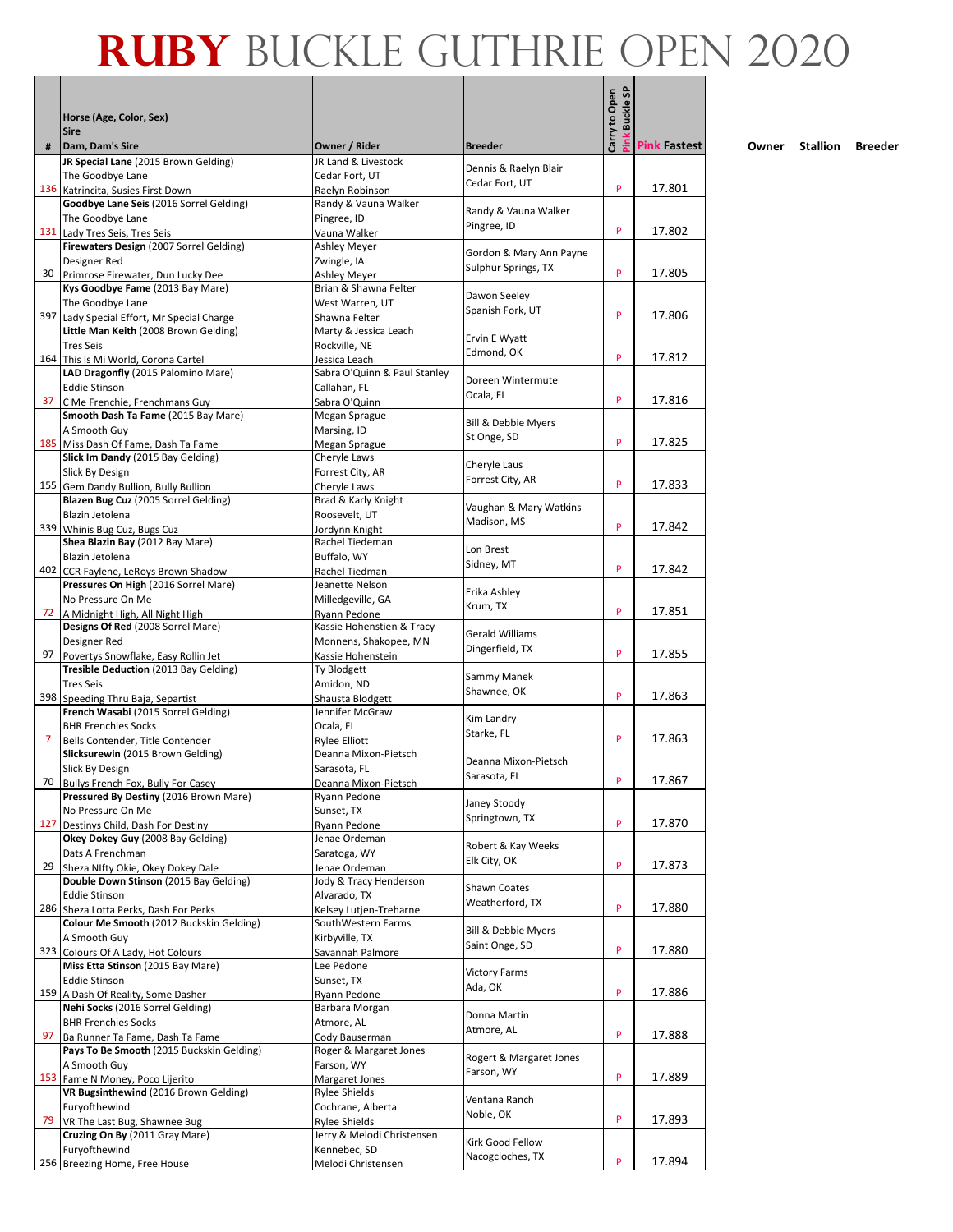|     | Horse (Age, Color, Sex)<br><b>Sire</b>                                          |                                       |                                  | Carry to Open<br><b>Buckle SP</b> |                     |
|-----|---------------------------------------------------------------------------------|---------------------------------------|----------------------------------|-----------------------------------|---------------------|
| #   | Dam, Dam's Sire                                                                 | Owner / Rider                         | <b>Breeder</b>                   |                                   | <b>Pink Fastest</b> |
|     | SR Felloffthe Wagon (2012 Bay Gelding)<br>PYC Paint Your Wagon                  | Twenty Plus Ranch<br>Baton Rouge, LA  | Jo & Latricia Duke               |                                   |                     |
| 57  | Lady Rompin, Tiny Tornado Too                                                   | Kristen Roby                          | Three Rivers, TX                 | P                                 | 17.905              |
|     | JL Prissys Roc (2014 Palomino Mare)                                             | Coy & Taylor Hildreth                 |                                  |                                   |                     |
|     | JL Sirocco                                                                      | Olathe, CO                            | Jill Lane Quarter Horses         |                                   |                     |
|     | 135 VCprissysdiggerfrost, Sun Frost                                             | Taylor Hildreth                       | Fort Benton, MT                  | P                                 | 17.908              |
|     | Jets Letters Ta Abby (2014 Sorrel Gelding)                                      | <b>Busby Quarterhorse LLC</b>         | <b>Busby Quarterhorse LLC</b>    |                                   |                     |
|     | Blazin Jetolena                                                                 | Millsap, TX                           | Millsap, TX                      | P                                 | 17.912              |
| 93  | Real Famous Abby, Dash Ta Fame<br>Loose Red Roses (2014 Sorrel Mare)            | Ashley Schafer<br>Barbara Lynch       |                                  |                                   |                     |
|     | Blazin Jetolena                                                                 | Jackson, WA                           | Barbara Lynch                    |                                   |                     |
| 290 | Loose Red Candy, On The Money Red                                               | Jennifer Wilson                       | Jackson, WA                      | P                                 | 17.918              |
|     | BR Big Red Dog (2016 Sorrel Gelding)                                            | <b>Blaise Bercegeay</b>               |                                  |                                   |                     |
|     | Blazin Jetolena                                                                 | Summit, MS                            | Boyds Ranch<br>Summit, MS        |                                   |                     |
|     | 216 Lorettas Honor, DR Nick Bar                                                 | Brian Wheeler                         |                                  | P                                 | 17.923              |
|     | Jazzin Jetolena (2007 Sorrel Gelding)                                           | Bailey & Tia Moore                    | Karma Loftin                     |                                   |                     |
|     | Blazin Jetolena                                                                 | Granby, MO                            | Bluff Dale, TX                   | P                                 | 17.924              |
|     | 424 Charmin Miss Meyers, Hemp Meyers<br>Totanka (2012 Dun Gelding)              | Tia Moore<br>Rebecca Weiner           |                                  |                                   |                     |
|     | <b>Tres Seis</b>                                                                | Ocala, FL                             | Alejandro Moya                   |                                   |                     |
|     | 66 Foxie Minnie, Game Patriot                                                   | Rebecca Weiner                        | Edcouch, TX                      | P                                 | 17.939              |
|     | Slickswagger (2015 Black Gelding)                                               | Clay & Roxie Tew                      | <b>Steel Gang Quarter Horses</b> |                                   |                     |
|     | Slick By Design                                                                 | Lipan, TX                             | LLC                              |                                   |                     |
|     | 151 Skips Flash Seeker, Seals Skippa Spanish                                    | Jimmie Smith                          | Newellton, LA                    | P                                 | 17.942              |
|     | Sipping On Firewater (2015 Sorrel Mare)                                         | Tiffani Sonnier                       | Nickelbar Ranch                  |                                   |                     |
|     | Shawne Bug Leo                                                                  | Boling, TX                            | San Angelo, TX                   | P                                 | 17.955              |
|     | 125 Firewater Sqaw, Firewater Flit<br>KN First Slick Chick (2016 Palomino Mare) | Tiffani Sonnier<br>Tricia Aldridge    |                                  |                                   |                     |
|     | Slick By Design                                                                 | Sanger, TX                            | Kimi Ann Nichols                 |                                   |                     |
|     | 201 Vanishing Frenchgirl, Frenchmans Guy                                        | Tricia Aldridge                       | Brownwood, TX                    | P                                 | 17.971              |
|     | UX Smooth Stevi (2014 Palomino Mare)                                            | Carl & D'Ann Gehlsen                  | Marlin & Jinx Maude              |                                   |                     |
|     | A Smooth Guy                                                                    | Mission, SD                           | Hermosa, SD                      |                                   |                     |
|     | 196 UX Firewater Lizzie, Firewater Frost                                        | D'Ann Gehlsen                         |                                  | P                                 | 17.987              |
|     | VF My Chance At Fame (2014 Chestnut Gelding)<br>Born Ta Be Famous               | Kim Kraus-Wermling<br>Great Falls, MT | Kim Kraus-Wermling               |                                   |                     |
|     | 291 Senorita Zafiro, Special Show                                               | Kim Kraus-Wermling                    | Great Falls, MT                  | P                                 | 17.988              |
|     | Good Timin Guy (2014 Sorrel Gelding)                                            | Jennifer McGraw                       |                                  |                                   |                     |
|     | <b>BHR Frenchies Socks</b>                                                      | Ocala, FL                             | Deborah Semarge<br>Alachua, FL   |                                   |                     |
| 264 | Good Timin Tinks, Good Timin Hank                                               | Rylee Elliott                         |                                  | P                                 | 17.993              |
|     | Blazin Nonstop (2013 Bay Mare)                                                  | Amberley Snyder                       | Jacob Robyn                      |                                   |                     |
|     | Blazin Jetolena                                                                 | Tremonton, UT                         | Carmine, TX                      | P                                 | 18.003              |
|     | 332 Amelias Nonstop Hope, Furyofthewind<br>Sagey Storm (2011 Sorrel Mare)       | Autumn Snyder<br>Sammi Trapp          |                                  |                                   |                     |
|     | <b>Winners Version</b>                                                          | Lake Shore, UT                        | Randy Higginson                  |                                   |                     |
|     | 428 Cinderella Dash, Twaynas Dash                                               | Sammi Trapp                           | Ogden, UT                        | P                                 | 18.003              |
|     | Furys Virtue (2013 Bay Mare)                                                    | Jessica Lear                          |                                  |                                   |                     |
|     | Furyofthewind                                                                   | Meridian, TX                          | Jay & Sherry Deborb<br>Perry, OK |                                   |                     |
| 42  | Hidden Virtue, Presto Lad                                                       | Jessica Lear                          |                                  | P                                 | 18.009              |
|     | Secret Ta Goodbye (2014 Chestnut Gelding)                                       | Kalena Webb                           | Megan Lewis                      |                                   |                     |
|     | The Goodbye Lane<br>214 So Fine A Secret, Raise A Secret                        | Wendell, ID<br>Kalena Webb            | Filer, ID                        | P                                 | 18.010              |
|     | Designers Fire N Ice (2007 Dun Mare)                                            | Tara Rafftery                         |                                  |                                   |                     |
|     | Designer Red                                                                    | Stanchfield, MN                       | Kenneth & Barbara Burns          |                                   |                     |
|     | 180 Flits Fire and Ice, Fire Water Flit                                         | McKenzie Rafftery                     | Atlanta, TX                      | P                                 | 18.015              |
|     | BT ScoredLolaStinson (2014 Bay Mare)                                            | <b>Bridget Thomas</b>                 | <b>Bridget Thomas</b>            |                                   |                     |
|     | <b>Eddie Stinson</b>                                                            | Combine, TX                           | Combine, TX                      |                                   |                     |
| 15  | Scored Big Time, Even The Score                                                 | <b>Billie Ann Harmon</b>              |                                  | P                                 | 18.017              |
|     | FM Rizzo (2015 Sorrel Mare)                                                     | Kelli Jo & Alan Husley<br>Griffin, GA | Tim Elliott                      |                                   |                     |
| 22  | Carrizzo<br>Nonstop French Banilla, KN A Bully In March                         | Cade Edwards                          | Lavonia, GA                      | P                                 | 18.018              |
|     | One Blazin Jet (2007 Brown Mare)                                                | Dale & Mary Moore                     |                                  |                                   |                     |
|     | Blazin Jetolena                                                                 | Fargo, OK                             | Rebecca Cain                     |                                   |                     |
| 387 | Dashing Lover, Dashing Investment                                               | Mary Moore                            | Marion, IN                       | P                                 | 18.029              |
|     | TY Danicintheblaze (2016 Sorrel Mare)                                           | Bob & Tracy Haberlandt                | Tara Young                       |                                   |                     |
|     | Blazin Jetolena                                                                 | Okeechobee, FL                        | Monterey, TN                     |                                   |                     |
| 44  | Magic In The Dance, Ronas Ryon                                                  | Kristin Hanchey                       |                                  | P                                 | 18.032              |
|     | Guards Smooth Slidin (2015 Buckskin Mare)                                       | Brian & Jodi Edwards                  | Del & Lori Johnson               |                                   |                     |
|     | A Smooth Guy<br>115 Slidin Mis Texas, Texas Kicker                              | Jackson, WY<br>Jodi Edwards           | Redmond, OR                      | P                                 | 18.039              |
|     | Here We Go Guys (2012 Sorrel Gelding)                                           | Danielle Wallace                      |                                  |                                   |                     |
|     | <b>BHR Frenchies Socks</b>                                                      | Winter Park, FL                       | Crystal Shumate                  |                                   |                     |
|     | 203 Jets Cash Up Front, Easy On The Mark                                        | <b>Rylee Elliot</b>                   | Micanopy, FL                     | P                                 | 18.046              |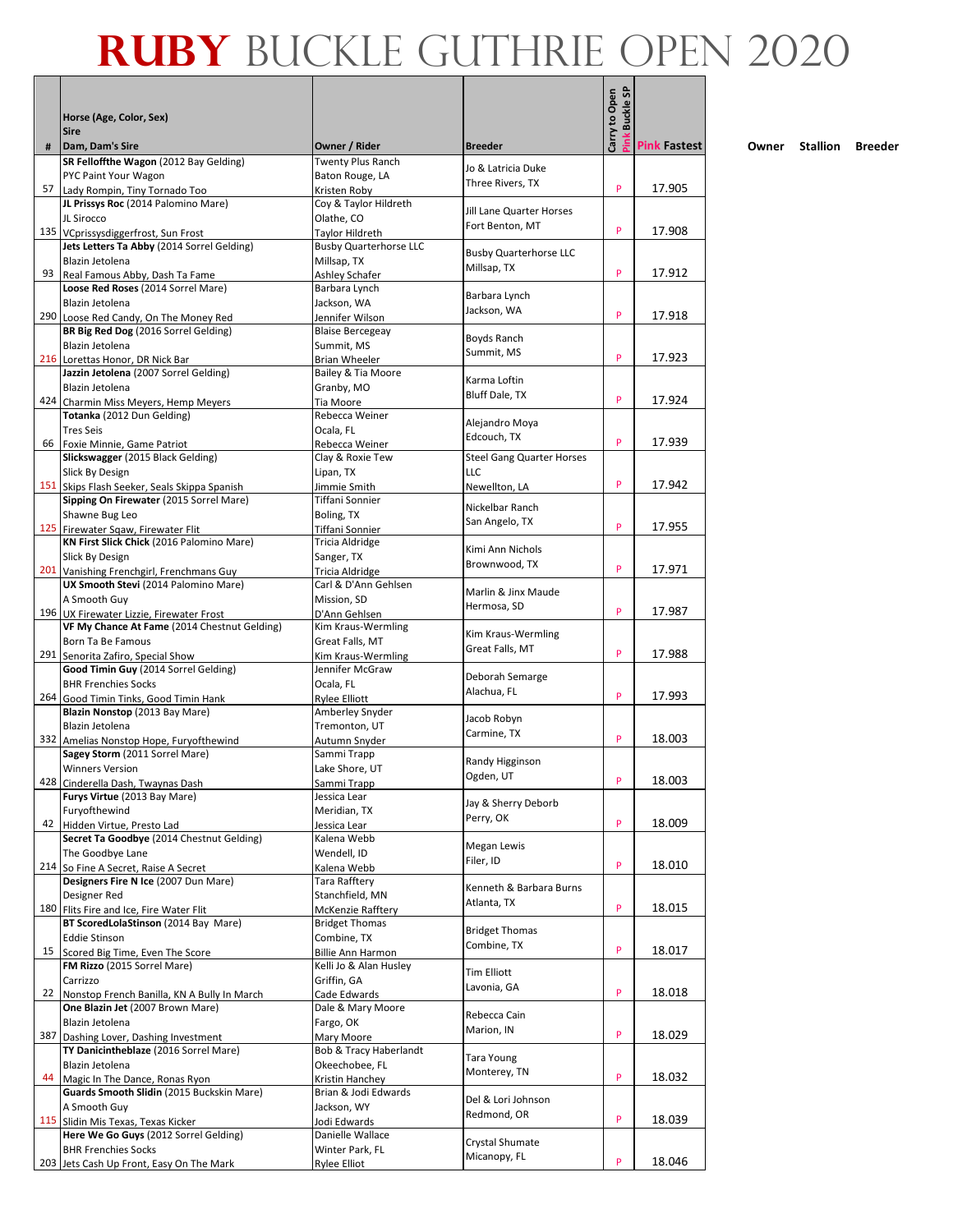|    |                                                                                   |                                           |                                    | Pink Buckle SP |                     |        |         |          |         |
|----|-----------------------------------------------------------------------------------|-------------------------------------------|------------------------------------|----------------|---------------------|--------|---------|----------|---------|
|    | Horse (Age, Color, Sex)                                                           |                                           |                                    | Carry to Open  |                     |        |         |          |         |
|    | <b>Sire</b>                                                                       |                                           |                                    |                |                     |        |         |          |         |
| #  | Dam, Dam's Sire<br>VF Sexy Stinson (2015 Sorrel Mare)                             | Owner / Rider<br>Scott Duke               | <b>Breeder</b>                     |                | <b>Pink Fastest</b> |        | Owner   | Stallion | Breeder |
|    | <b>Eddie Stinson</b>                                                              | Voncleave, MS                             | <b>Victory Farms</b>               |                |                     |        |         |          |         |
|    | 419 Shawnies Dasher, Rebel Dasher                                                 | Scott Duke                                | Ada, OK                            | P              | 18.046              |        |         |          |         |
|    | Smooth Aces (2010 Red Dun Mare)                                                   | Carole Strickland                         | Bill & Debbie Myers                |                |                     |        |         |          |         |
|    | A Smooth Guy                                                                      | Kiowa, CO                                 | St Onge, SD                        | P              | 18.066              |        |         |          |         |
|    | 5 Red Ace Three, Laughing Dun Bar<br>Goodbye Tax Man (2015 Gray Gelding)          | Carole Strickland<br>Kallee Munns         |                                    |                |                     |        |         |          |         |
|    | The Goodbye Lane                                                                  | Promontory, UT                            | Kallee Munns                       |                |                     |        |         |          |         |
|    | 45 JHS Tax Hawk, Skye Dee Dash                                                    | Kallee Munns                              | Promontory, UT                     | P              | 18.067              |        |         |          |         |
|    | Paid For A Fling (2015 Buckskin Gelding)                                          | DeAnn Morgan                              | <b>Thomas Sampson</b>              |                |                     |        |         |          |         |
| 80 | Irish Pay                                                                         | Hulett, WY                                | Interior, SD                       | P              | 18.072              |        |         |          |         |
|    | Torias Little Fling, A Streak Of Fling<br>Fortunate Fame (2014 Palomino Mare)     | DeAnn Morgan<br>Juli Stierwalt            |                                    |                |                     |        |         |          |         |
|    | <b>Eddie Stinson</b>                                                              | Leedey, OK                                | Thomas O'Neal                      |                |                     |        |         |          |         |
|    | 427 French Fortunes, Frenchmans Guy                                               | Dustin Angelle                            | Choudrant, OK                      | P              | 18.083              |        |         |          |         |
|    | Rockin My Design (2016 Brown Stallion)                                            | Dennis Phalen                             | Smith M/Calender                   |                |                     |        |         |          |         |
|    | Slick By Design                                                                   | Lima, OH                                  | M/Calender L; Smithland, KY        | P              | 18.085              |        |         |          |         |
|    | 140 Cuz She Can Can Can, Olympic Dash<br>Traffics Big Wonder (2015 Buckskin Mare) | Will Lear<br>Kelsey Bracamontez           |                                    |                |                     |        |         |          |         |
|    | <b>Traffic Guy</b>                                                                | Hutto, TX                                 | Troy & Jamie Ashford               |                |                     |        |         |          |         |
| 48 | I Am Tizzie, Big As I Am                                                          | Kelsey Bracamontez                        | Lott. TX                           | P              | 18.092              |        |         |          |         |
|    | Seisintime (2015 Bay Gelding)                                                     | Taylor Kramer                             | Julie Crews                        |                |                     |        |         |          |         |
|    | <b>Tres Seis</b>                                                                  | Payson, UT                                | Rising Star, TX                    |                |                     |        |         |          |         |
| 39 | Project Serpentine, Project Cash<br>Slick Lil Will (2016 Sorrel Gelding)          | Taylor Kramer<br>Jimmie Smith             |                                    | P              | 18.098              |        |         |          |         |
|    | <b>Slick By Design</b>                                                            | McDale, TX                                | Dana Lynn Darnell                  |                |                     |        |         |          |         |
|    | 237 Touche Touche, Oklahoma Fuel                                                  | Jimmie Smith                              | Weimar, TX                         | P              | 18.108              |        |         |          |         |
|    | One Slick Draw (2016 Sorrel Mare)                                                 | <b>Richard Lucas</b>                      | <b>Richard Lucas</b>               |                |                     |        |         |          |         |
|    | Slick By Design                                                                   | Jordan, MN                                | Jordan, MN                         |                |                     |        |         |          |         |
|    | 373 Six Draw MaGraw, Draws A Crowd                                                | Lydia Lucas                               |                                    | P              | 18.129              |        |         |          |         |
|    | Designated Dryver (2012 Brown Gelding)<br><b>Winners Version</b>                  | Hank & Kadie Allred                       | Allen B & Becky Clark              |                |                     |        |         |          |         |
|    | 274 Whitneys Whiskey, Maknmoves                                                   | Clawson, UT<br><b>Ryleigh Allred</b>      | Spanish Fork, UT                   | P              | 18.155              | 4D-1   | \$6,375 | 750      | 375     |
|    | Knock Ya Socks Off (2016 Bay Gelding)                                             | Stephanie Newman                          |                                    |                |                     |        |         |          |         |
|    | <b>BHR Frenchies Socks</b>                                                        | Rapid City, SD                            | Lyndsey Myers                      |                |                     |        |         |          |         |
|    | 205 Special Dream Dash, Dash For Perks                                            | Stephanie Newman                          | Tolar, TX                          | P              | 18.169              | $4D-2$ | \$4,250 | 500      | 250     |
|    | Good Grief Girl (2014 Sorrel Mare)                                                | Clay Peck                                 | Clay Peck                          |                |                     |        |         |          |         |
|    | The Goodbye Lane                                                                  | Lehi, UT                                  | Lehi, UT                           | P              | 18.173              | $4D-3$ | \$2,763 | 325      | 163     |
|    | 195 Dash N Down Town, Dash 209<br>Thirty Six Power (2010 Bay Gelding)             | Teressa Peck<br>Rebecca Weiner            |                                    |                |                     |        |         |          |         |
|    | <b>Tres Seis</b>                                                                  | Ocala, FL                                 | Mike Vaughan                       |                |                     |        |         |          |         |
|    | 4 Sting Scorpion Sting, Strawfly Special                                          | Rebecca Weiner                            | Norman, OK                         | P              | 18.178              | $4D-4$ | \$2,125 | 250      | 125     |
|    | Blazin Good Times (2015 Sorrel Mare)                                              | Kyle Edwards & Sue Smith                  | <b>Busby Quarterhorse LLC</b>      |                |                     |        |         |          |         |
|    | Blazin Jetolena                                                                   | Blackfoot, ID                             | Millsap, TX                        |                |                     |        |         |          |         |
|    | 86 Mistys Dash Of Fame, Dash Ta Fame<br>Toyn With The Guys (2013 Buckskin Mare)   | Sue Smith<br>Courtney Adair               |                                    | P              | 18.180              | $4D-5$ | \$1,488 | 175      |         |
|    | A Smooth Guy                                                                      | Roundrock, TX                             | Mykayla B Lockhart                 |                |                     |        |         |          |         |
|    | 173 Toi Joi, Toi Caballo                                                          | Courtney Adair                            | Round Rock, TX                     | P              | 18.203              | $4D-6$ | \$1,275 | 150      | 75      |
|    | Paid to Hot Rod (2013 Bay Gelding)                                                | Willie & Davi Watterson                   | John & Elisabeth Hollmann          |                |                     |        |         |          |         |
|    | Irish Pay                                                                         | Bluffdale, UT                             | Hot Springs, SD                    |                |                     |        |         |          |         |
|    | 432 Frenchmans La Jolla, Streakin La Jolla                                        | Kajun Watterson                           |                                    | P              | 18.217              | 4D-7   | \$1,063 | 125      | 63      |
|    | SG Funny Money (2014 Gray Gelding)<br>The Goodbye Lane                            | Shana Gibson<br>Ogden, UT                 | Shana Gibson                       |                |                     |        |         |          |         |
|    | 324 Some Famous Girl, Mr Fancy Fame                                               | Shana Gibson                              | Ogden, UT                          | P              | 18.232              | $4D-8$ | \$850   | 100      | 50      |
|    | Sugary Lane (2014 Chestnut Mare)                                                  | Jarrod & Josie Hales                      |                                    |                |                     |        |         |          |         |
|    | The Goodbye Lane                                                                  | Spanish Fork, UT                          | Shana Gibson<br>Ogden, UT          |                |                     |        |         |          |         |
|    | 161 BS Pretty Proud Sugar, Proudest Effort                                        | Josie Hales                               |                                    | P              | 18.236              | 4D-9   | \$638   | 75       | 38      |
|    | <b>GK Shalena</b> (2011 Chestnut Mare)                                            | Rebecca Clark                             | Kathi Stubblefield                 |                |                     |        |         |          |         |
|    | Blazin Jetolena<br>111 KC Shabang, Shazoom                                        | Pleasant Plains, AR<br><b>Becky Clark</b> | Branch, AR                         | P              | 18.252              | 4D-10  | \$425   | 50       | 25      |
|    | Lil Famous Winner (2015 Black Mare)                                               | David Howlett                             |                                    |                |                     |        |         |          |         |
|    | <b>Winners Version</b>                                                            | Delta, UT                                 | Charles Heaton                     |                |                     |        |         |          |         |
|    | 55 PC Legal Spice, Dash Ta Fame                                                   | McKensy Topham                            | Saratoga Springs, UT               | P              | 18.260              |        |         |          |         |
|    | Billy Thee Kid (2014 Sorrel Gelding)                                              | Argyle Performance Horses                 | Argyle Performance Horses          |                |                     |        |         |          |         |
|    | The Goodbye Lane                                                                  | Riverton, UT                              | Riverton, UT                       |                |                     |        |         |          |         |
|    | 410 Sand Mountain Tara, Taras First Love<br>VF Hot Damn (2016 Palomino Gelding)   | Terri Wood Gates                          |                                    | P              | 18.303              |        |         |          |         |
|    | <b>Eddie Stinson</b>                                                              | Scott Duke<br>Voncleave, MS               | <b>Victory Farms</b>               |                |                     |        |         |          |         |
|    | 190 VF Shez On Fire, Bullys On Fire                                               | Ty Marks                                  | Ada, OK                            | P              | 18.303              |        |         |          |         |
|    | Skippn Smooth Brandi (2011 Buckskin Mare)                                         | Jay & Maryellen Absher                    |                                    |                |                     |        |         |          |         |
|    | A Smooth Guy                                                                      | Flatonia, TX                              | Jay & Darla Absher<br>Flatonia, TX |                |                     |        |         |          |         |
|    | 211 Skips Like A Lynx, Lynx Stampede                                              | Maryellen Absher                          |                                    | P              | 18.321              |        |         |          |         |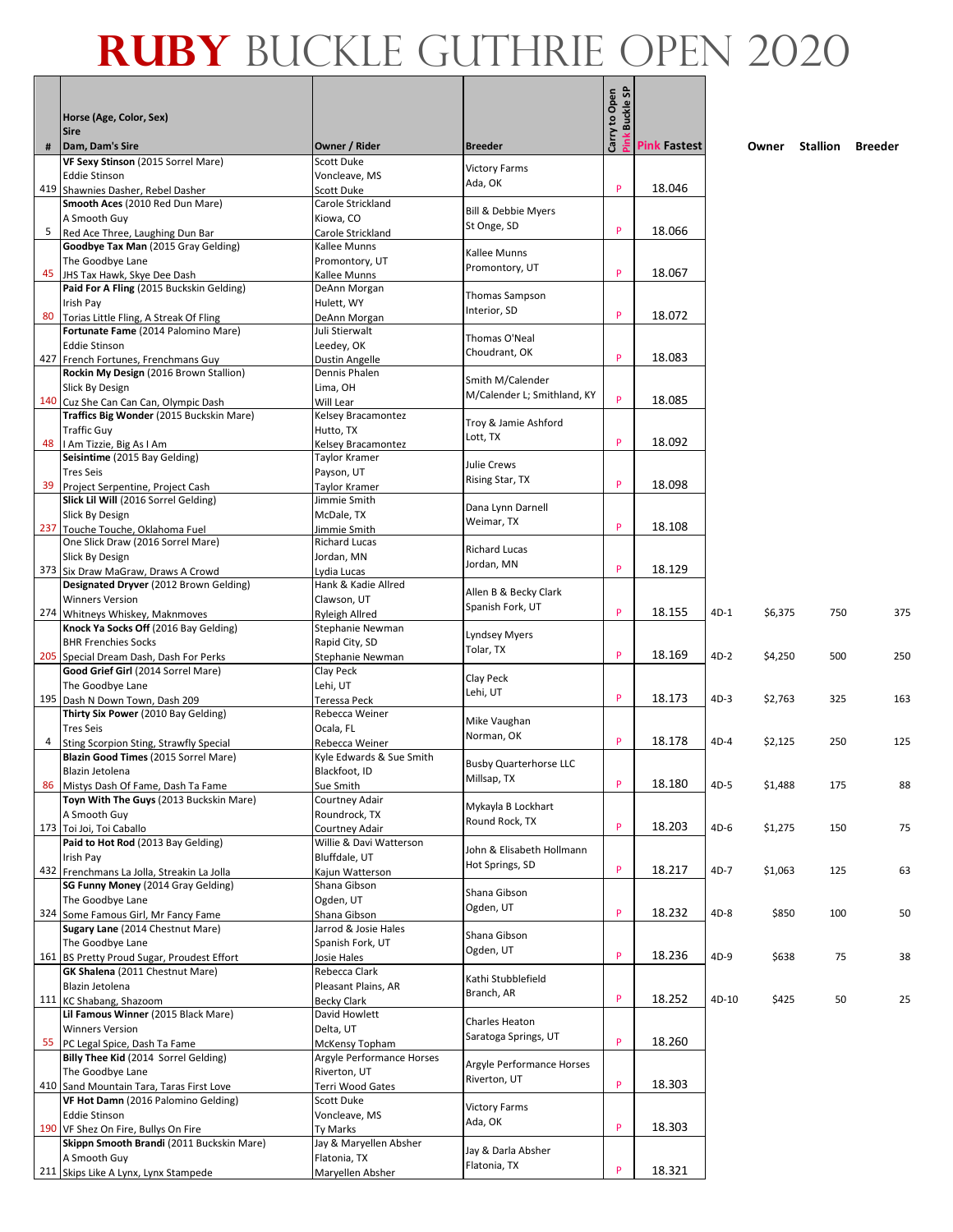|     |                                                                                     |                                           |                                   | Carry to Open<br><b>Buckle SP</b> |                     |
|-----|-------------------------------------------------------------------------------------|-------------------------------------------|-----------------------------------|-----------------------------------|---------------------|
|     | Horse (Age, Color, Sex)<br><b>Sire</b>                                              |                                           |                                   |                                   |                     |
| #   | Dam, Dam's Sire                                                                     | Owner / Rider                             | <b>Breeder</b>                    |                                   | <b>Pink Fastest</b> |
|     | Lethal By Design (2016 Bay Mare)                                                    | Paige Brauer                              | <b>Birgit Self</b>                |                                   |                     |
|     | Slick By Design                                                                     | Belleville, IL                            | Pilot Point, TX                   | P                                 | 18.325              |
|     | 177 TR Miss Graygun, Playgun<br>Traffic Rocks (2015 Brown Gelding)                  | Paige Brauer<br>James Hough               |                                   |                                   |                     |
|     | <b>Traffic Guy</b>                                                                  | Stephenville, TX                          | Tammy Fischer                     |                                   |                     |
|     | 191 MP Rosie Rockinhorse, Mp Rock The Creek                                         | Nisa Berry                                | Ledbetter, TX                     | P                                 | 18.329              |
|     | Smooth As Toast (2009 Buckskin Mare)<br>A Smooth Guy                                | Tracy & Dusti Swan<br>Hubbard, TX         | Fred & Clara Wilson               |                                   |                     |
|     | 231 Nother Wild Card, Dox Bueno Dinero                                              | Darbi Swan                                | Newcastle, WY                     | P                                 | 18.337              |
|     | Patriots Firewater (2015 Gray Gelding)                                              | Flare Up Farms/Karl Smith                 | Karl Smith                        |                                   |                     |
|     | <b>Firewater Canyon</b>                                                             | Lucedale, MS                              | Lucedale, MS                      | P                                 |                     |
|     | 141 JJ Lady Patriot, Game Patriot<br>Jesses Knockout (2016 Sorrel Mare)             | <b>Billie Ann Harmon</b><br>John Jacobi   |                                   |                                   | 18.339              |
|     | Jesses Topaz                                                                        | Murchison, TX                             | <b>Burnett Ranches LLC</b>        |                                   |                     |
|     | 31 Sixes Knockout, Seven From Heaven                                                | Melissa Brandt                            | Fort Worth, TX                    | P                                 | 18.342              |
|     | Seven Spanish Angelz (2015 Bay Stallion)                                            | Kathy Donegan                             | Kathy Donegan                     |                                   |                     |
|     | Slick By Design                                                                     | Bluff Dale, TX                            | <b>Bluff Dale, TX</b>             | P                                 | 18.355              |
|     | 330 Streakin Scat Cat, Bob Trot<br>VF Born Ta Glory (2014 Palomino Mare)            | Lacey Harmon<br><b>Bethany Wooters</b>    |                                   |                                   |                     |
|     | Born Ta Be Famous                                                                   | Elwood, NE                                | <b>Victory Farms</b>              |                                   |                     |
|     | 177 Quint Glory, Lanes Leinster                                                     | Jaycee Wooters                            | Ada, OK                           | P                                 | 18.368              |
|     | A Smooth Hula Queen (2015 Mare)                                                     | Audra Masterson                           | Kalsey Jones-Cawley               |                                   |                     |
|     | A Smooth Guy<br>430 Nicks Hula Queen                                                | Purcell, OK<br>Audra Masterson            | Bloomington, TX                   | P                                 | 18.375              |
|     | Burnt Bizkit (2015 Sorrel Mare)                                                     | Alyssa Bigon                              |                                   |                                   |                     |
|     | MP Jet To The Sun                                                                   | Woodward, OK                              | <b>Monica McClung</b><br>May, OK  | Only                              |                     |
|     | 437 Easy Mag, Magnificence                                                          | Alyssa Bigon                              |                                   | P                                 | 18.375              |
|     | Merl The Pearl (2016 Cremello Gelding)                                              | Nicole Toturo                             | David Edge                        |                                   |                     |
| 139 | A Smooth Guy<br>Mollys Drifter, War Train                                           | Norman, OK<br>Nicole Toturo               | Humboldt, IA                      | P                                 | 18.381              |
|     | Ray A Drop Of Sun (2015 Palomino Gelding)                                           | Cody & Maegan Heiner                      |                                   |                                   |                     |
|     | PC Redwood Manny                                                                    | Corinne, UT                               | Dawson Seeley<br>Spanish Fork, UT |                                   |                     |
| 82  | Bardust Wrangler, Mucho Barduster                                                   | Maegan Heiner                             |                                   | P                                 | 18.383              |
|     | Jess Treis Seis (2010 Chestnut Gelding)<br><b>Tres Seis</b>                         | Lynn Brady<br>Wynnewood, OK               | Lance Robinson & Max<br>Anderson  |                                   |                     |
|     | 255 Jess Sass Me, Mr Jess Perry                                                     | Chris Martin                              | Spanish Fork, UT                  | P                                 | 18.384              |
|     | Lane O Lena (2015 Brown Mare)                                                       | Tamara Loveless                           | Tamara Loveless                   |                                   |                     |
|     | The Goodbye Lane                                                                    | Spanish Fork, UT                          | Spanish Fork, UT                  | P                                 |                     |
|     | 178 Tuff O Beana, Tuff Lane<br>Bonnies Frenchman (2015 Sorrel Gelding)              | Jaycee Fausett<br>Davi & Willie Watterson |                                   |                                   | 18.400              |
|     | <b>BHR Frenchies Socks</b>                                                          | Bluffdale, UT                             | Dale Rankin                       |                                   |                     |
| 18  | Bouncing Bonnie, Shawne Bug                                                         | Kali Jo Parker                            | Tuscola, TX                       | P                                 | 18.403              |
|     | Blazin Shawnea (2016 Bay Mare)                                                      | <b>Sharee Stamper</b>                     | <b>Busby Quarterhorse LLC</b>     |                                   |                     |
|     | Blazin Jetolena<br>152 Shawne Promise, Shawne Bug                                   | Lindsay, OK<br>Molli Montgomery           | Millsap, TX                       | P                                 | 18.408              |
|     | Slick French Mimosa (2016 Black Mare)                                               | Wendie Scheidle                           |                                   |                                   |                     |
|     | Slick By Design                                                                     | French Village, MO                        | Shannon Renee Akerstorm           |                                   |                     |
| 224 | Native French Girl, Frenchmans Guy                                                  | Wendie Scheidle                           | Potter Valley, CA                 | P                                 | 18.424              |
|     | Bug On Firewater (2016 Gray Mare)                                                   | Flare Up Farms/Karl Smith                 | Karl Smith                        |                                   |                     |
| 219 | Firewater Canyon<br>Ima Burr Bug, Burrs First Down                                  | Lucedale, MS<br><b>Billie Ann Harmon</b>  | Lucedale, MS                      | P                                 | 18.438              |
|     | VF Born Ta B A Lover (2016 Sorrel Gelding)                                          | Evan McKinzie                             | <b>Victory Farms</b>              |                                   |                     |
|     | Born Ta Be Famous                                                                   | Brownsburg, IN                            | Ada, OK                           |                                   |                     |
| 65  | Red Temptress, Rolls Of Romance<br>Perks Under Pressure (2016 Sorrel Gelding)       | Evan McKinzie<br>Ryann Pedone             |                                   | P                                 | 18.447              |
|     | No Pressure On Me                                                                   | Sunset, TX                                | Ryann Pedone                      |                                   |                     |
| 172 | Perk Up Angee, Dash For Perks                                                       | Ryann Pedone                              | Sunset, TX                        | P                                 | 18.452              |
|     | Paid Prescription (2012 Bay Gelding)                                                | Casey & Linda Hunter                      | Stoyan & Chelsea Lucey            |                                   |                     |
|     | Irish Pay                                                                           | Hulett, WY                                | Hot Springs, SD                   | P                                 | 18.511              |
| 45  | Peppers Perscription, SI Olena<br>Slickgun (2015 Gray Mare)                         | Linda Hunter<br>Paige Brauer              |                                   |                                   |                     |
|     | Slick By Design                                                                     | Belleville, IL                            | <b>Birgit Self</b>                |                                   |                     |
|     | 353 TR Miss Graygun, Playgun                                                        | Paige Brauer                              | Pilot Point, TX                   | P                                 | 18.513              |
|     | Grande PC Redwood (2015 Red Dun Gelding)                                            | VT Land & Livestock                       | Scott Morgan Bass                 |                                   |                     |
|     | PC Redwood Manny                                                                    | Spanish Fork, UT                          | Farmington, UT                    | P                                 | 18.516              |
|     | 219 CQ Grand Daisy Hill, CQ Two Dot Hill<br>As Cool As Nick Gets (2011 Bay Gelding) | <b>Teigan Adams</b><br>Courtney Conklin   |                                   |                                   |                     |
|     | As Good As Nick Gets                                                                | Aspermont, TX                             | Paint Me Cool Ptrns               |                                   |                     |
| 10  | Paint Me Cool, Paint Me Tuff                                                        | Courtney Conklin                          | Aspermont, TX                     | P                                 | 18.527              |
|     | Maples American (2015 Brown Gelding)                                                | Dusty & Lacey Morse                       | McKale Hadley                     |                                   |                     |
| 192 | The Goodbye Lane<br>Legacys Lady Hawk, Hawkinson                                    | Randolph, UT<br>Lacey Morse               | Ogden, UT                         | P                                 | 18.551              |
|     |                                                                                     |                                           |                                   |                                   |                     |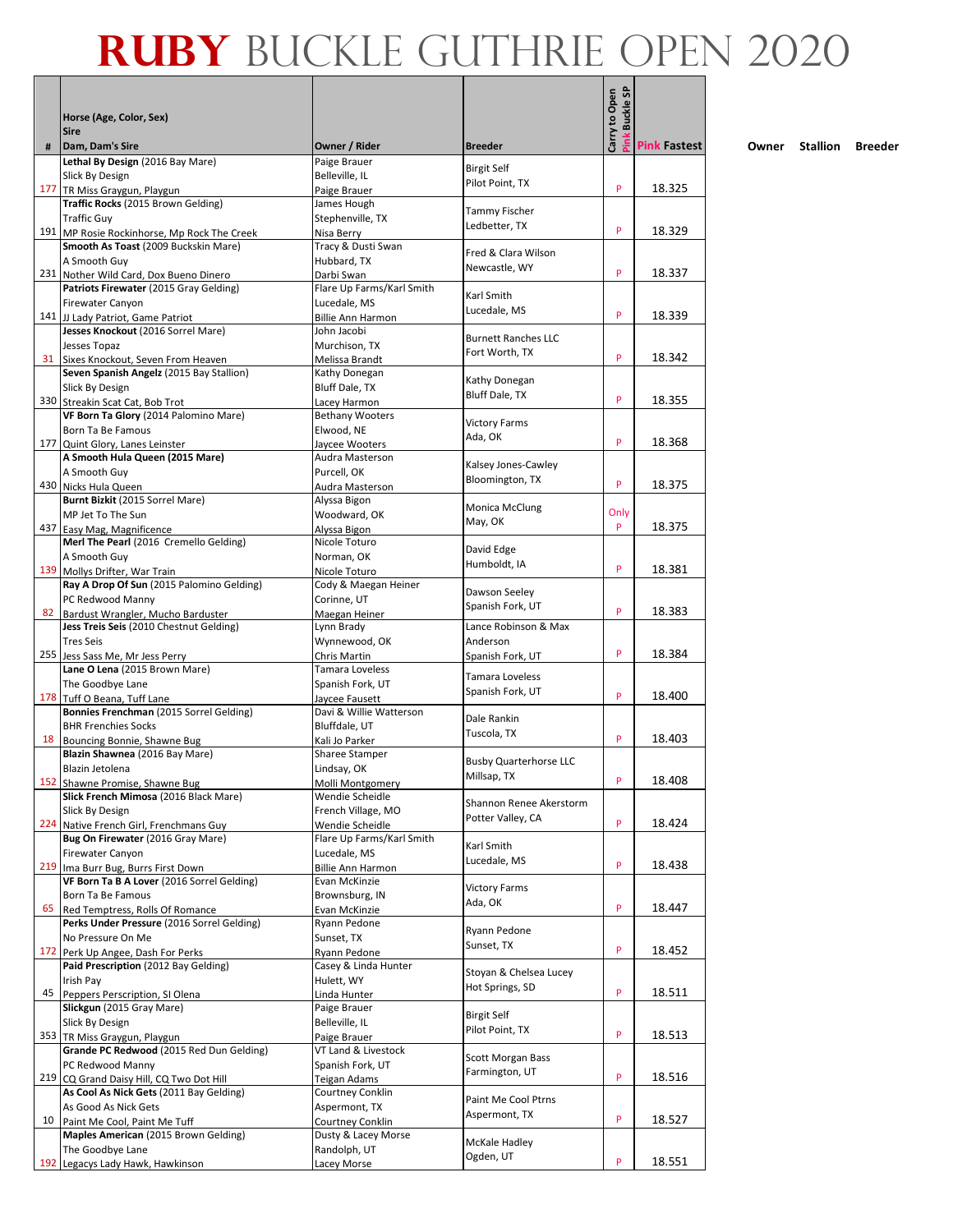|     |                                                                       |                                          |                                            | Carry to Open<br><b>Buckle SP</b> |                     |
|-----|-----------------------------------------------------------------------|------------------------------------------|--------------------------------------------|-----------------------------------|---------------------|
|     | Horse (Age, Color, Sex)                                               |                                          |                                            |                                   |                     |
|     | <b>Sire</b>                                                           |                                          |                                            |                                   |                     |
| #   | Dam, Dam's Sire<br>Lets Get Rollin (2014 Sorrel Gelding)              | Owner / Rider<br>Alyssa Bigon            | <b>Breeder</b>                             |                                   | <b>Pink Fastest</b> |
|     | Blazin Jetolena                                                       | Woodward, OK                             | <b>Busby Quarter Horses</b>                |                                   |                     |
| 374 | Rollin Nickie, As Good As Nick Gets                                   | Alyssa Bigon                             | Milsap, TX                                 | P                                 | 18.556              |
|     | Fooled By Design (2015 Sorrel Gelding)                                | Gretchen Lehrkind                        | Gianna Desimoni                            |                                   |                     |
|     | Slick By Design<br>126 RH A Pache Darline, Apachie Blue Boy           | Bozeman, MT<br>Gretchen Lehrkind         | Napa, CA                                   | P                                 | 18.563              |
|     | SM A Royal PYC (2011 Bay Gelding)                                     | Stefani Barnett                          |                                            |                                   |                     |
|     | PYC Paint Your Wagon                                                  | Muskogee, OK                             | Rafter Sm Ranch                            |                                   |                     |
| 73  | A Royal Country Miss, A Royale High                                   | Stefani Barnett                          | Wagoner, OK                                | P                                 | 18.564              |
|     | Da Sani (2015 Sorrel Mare)                                            | Mike Stephens                            | Chad Hart                                  |                                   |                     |
| 75  | <b>Firewater Canyon</b><br>Streakin Moonlight, Streakin Six           | Quitman, TX<br>Chris Martin              | Rayston, GA                                | P                                 | 18.566              |
|     | Gun Locke (2015 Buckskin Gelding)                                     | Lance Robinson & Max                     | Lance Robinson & Max                       |                                   |                     |
|     | PC Redwood Manny                                                      | Anderson, Spanish Fork, UT               | Anderson                                   |                                   |                     |
|     | 106 Painted Playgun, Playgun                                          | Craig Stritzke                           | Spanish Fork, UT                           | P                                 | 18.567              |
|     | Slick As Pi (2015 Bay Gelding)                                        | Deanna Ruttledge                         | Deanna Rutledge                            |                                   |                     |
|     | Slick By Design<br>212 EMW Cherri Pi, Woodbridge                      | Aubrey, TX<br><b>Brade Rutlidge</b>      | Aubrey, TX                                 | P                                 | 18.575              |
|     | <b>Stripling Warrior (2014 Chestnut Gelding)</b>                      | Clay Peck                                |                                            |                                   |                     |
|     | The Goodbye Lane                                                      | Lehi, UT                                 | Clay Peck<br>Lehi, UT                      |                                   |                     |
|     | 258 Fight A Good Fight, Special Red Warrior                           | Teressa Peck                             |                                            | P                                 | 18.580              |
|     | Guys Luv Blondes (2015 Palomino Mare)                                 | Cassidy Canatella                        | Katy Peterson                              |                                   |                     |
|     | A Smooth Guy<br>329 BLH Ms Jackzan Peppy, Ar Jackzan Aces Wild        | Anderson, TX<br>Lorissa Jo Merritt       | Navasota, TX                               | P                                 | 18.594              |
|     | Irish Geronimo (2015 Bay Gelding)                                     | <b>Tracy Page</b>                        |                                            |                                   |                     |
|     | Irish Pay                                                             | Bluffdale, UT                            | Thomas & Lainee Sampson<br>Interior, SD    |                                   |                     |
|     | 28 SX Letta Punky Do It, Letta Hank Do It                             | <b>Brandon Stokes</b>                    |                                            | P                                 | 18.603              |
|     | Speedy Dot Com (2008 Sorrel Mare)                                     | Van & Jake Bass                          | Lance Robinson & Max                       |                                   |                     |
|     | PC Redwood Manny<br>301 Speed Dot Com, Sixarun                        | Farmington, UT<br><b>Timber Cote</b>     | Anderson<br>Spanish Fork, UT               | P                                 | 18.630              |
|     | Doin What She Needs (2014 Palomino Mare)                              | Shawna Letcher                           |                                            |                                   |                     |
|     | A Smooth Guy                                                          | Rapid City, SD                           | Luther Lange<br>Wall, SD                   |                                   |                     |
|     | 386 BL A Special Colonel, Hot Colours                                 | Shawna Letcher                           |                                            | P                                 | 18.632              |
|     | EddiesInItToWinIt (2016 Sorrel Gelding)<br><b>Eddie Stinson</b>       | Jennifer Snow<br>Nocona, TX              | <b>Shelly Muse</b>                         |                                   |                     |
|     | 345 Frenchmans Sasafras, Frenchmans Mercedes                          | Jessie Domann                            | Sallisaw, OK                               | P                                 | 18.646              |
|     | Graves Slick Bullion (2015 Brown Mare)                                | Tasha Welsh                              |                                            |                                   |                     |
|     | Slick By Design                                                       | Dublin, TX                               | <b>Curtis Graves</b><br>Collinsville, TX   |                                   |                     |
|     | 129 Dancers Gold Bullion, Bully Bullion                               | Tasha Welsh                              |                                            | P                                 | 18.660              |
|     | BCK Texas Guy (2014 Chestnut Gelding)<br><b>Traffic Guy</b>           | Lyndsey Hunter<br>Hurricane, UT          | <b>Brent G Wonnacott</b>                   |                                   |                     |
| 68  | Makn Effort, Maknmoves                                                | Hadlee Hunter                            | Bluffdale, UT                              | P                                 | 18.672              |
|     | A Leap Of Fame (2012 Sorrel Mare)                                     | Mesquite Ridge Farm                      |                                            |                                   |                     |
|     | <b>Eddie Stinson</b>                                                  | Burbank, OK                              | Rickey Armstrong & Pam Hall<br>El Reno, OK |                                   |                     |
|     | 294 Eve Of Goddess. Mr Eve Opener                                     | Ella Jackson                             |                                            | P                                 | 18.674              |
|     | Aces Bug Leo (2009 Sorrel Mare)<br>Shawne Bug Leo                     | Stefani Barnett<br>Muskogee, OK          | Jerry D Smith                              |                                   |                     |
| 12  | Aces Pretty Assault, Aces Sonny King                                  | Stefani Barnett                          | Fayetteville, AR                           | P                                 | 18.683              |
|     | Marry Me Fame (2013 Sorrel Mare)                                      | Joyce Hanes                              | Crystal Shumate                            |                                   |                     |
|     | <b>BHR Frenchies Socks</b>                                            | Lancaster, OH                            | Micanopy, FL                               |                                   |                     |
|     | 282 Fame Aint Free, Dash Ta Fame                                      | Joyce Hanes                              |                                            | P                                 | 18.712              |
|     | MoonMoneyCanyon (2015 Gray Gelding)<br>Firewater Canyon               | Cheyenne Jones<br>Alvo, OK               | Karl Yurko DVM                             |                                   |                     |
|     | 331 Beea Stash Of Money, The Money Doctor                             | Cheyenne Jones                           | Wheeling, WV                               | P                                 | 18.773              |
|     | Rudustys Tres Seis (2015 Gray Gelding)                                | Kathryne Marion                          | Womack/Calendar Farms                      |                                   |                     |
|     | <b>Tres Seis</b>                                                      | Blythewood, SC                           | Levelland, TX                              |                                   |                     |
|     | 223 RDustys Fury, Furyofthewind<br>JH Lil Lane (2016 Brown Mare)      | Kathryne Marion                          |                                            | P                                 | 18.775              |
|     | The Goodbye Lane                                                      | Jarrod & Josie Hales<br>Spanish Fork, UT | Jarrod & Josie Hales                       |                                   |                     |
|     | 102 Down Dashin Fame, Blushing Bug                                    | Josie Hales                              | Spanish Fork, UT                           | P                                 | 18.785              |
|     | Raptorr (2013 Bay Gelding)                                            | Lynn Brady                               | <b>Blessed River LTD</b>                   |                                   |                     |
|     | <b>Tres Seis</b>                                                      | Wynnewood, OK                            | Pleasanton, TX                             |                                   |                     |
|     | 318 Oh Whatta Knockout, Holland Ease                                  | Chris Martin                             |                                            | P                                 | 18.805              |
|     | JLR Showcase Design (2015 Bay Mare)<br>Slick By Design                | Jana L Riley<br>Paige, TX                | Jana L Riley                               |                                   |                     |
|     | 134 Fabulous Parade, Frenchmans Fabulous                              | Jana L Riley                             | Paige, TX                                  | P                                 | 18.844              |
|     | Bugs A Boo (2015 Sorrel Mare)                                         | LeAnn Nalls                              | Arbie & Betty Miller                       |                                   |                     |
|     | Shawne Bug Leo                                                        | Victoria, TX                             | Hico, TX                                   |                                   |                     |
| 305 | Country Line Liz, Mister Te Jay<br>LMG Freaky Frenchy (2013 Bay Mare) | LeAnn Nalls<br>Lacey Chretien            |                                            | P                                 | 18.866              |
|     | <b>BHR Frenchies Socks</b>                                            | Uintch, LA                               | Lacey Chretien                             |                                   |                     |
|     | 110 Breezy Perry, Mr Jess Perry                                       | Lacey Chretien                           | Uintch, LA                                 | P                                 | 18.869              |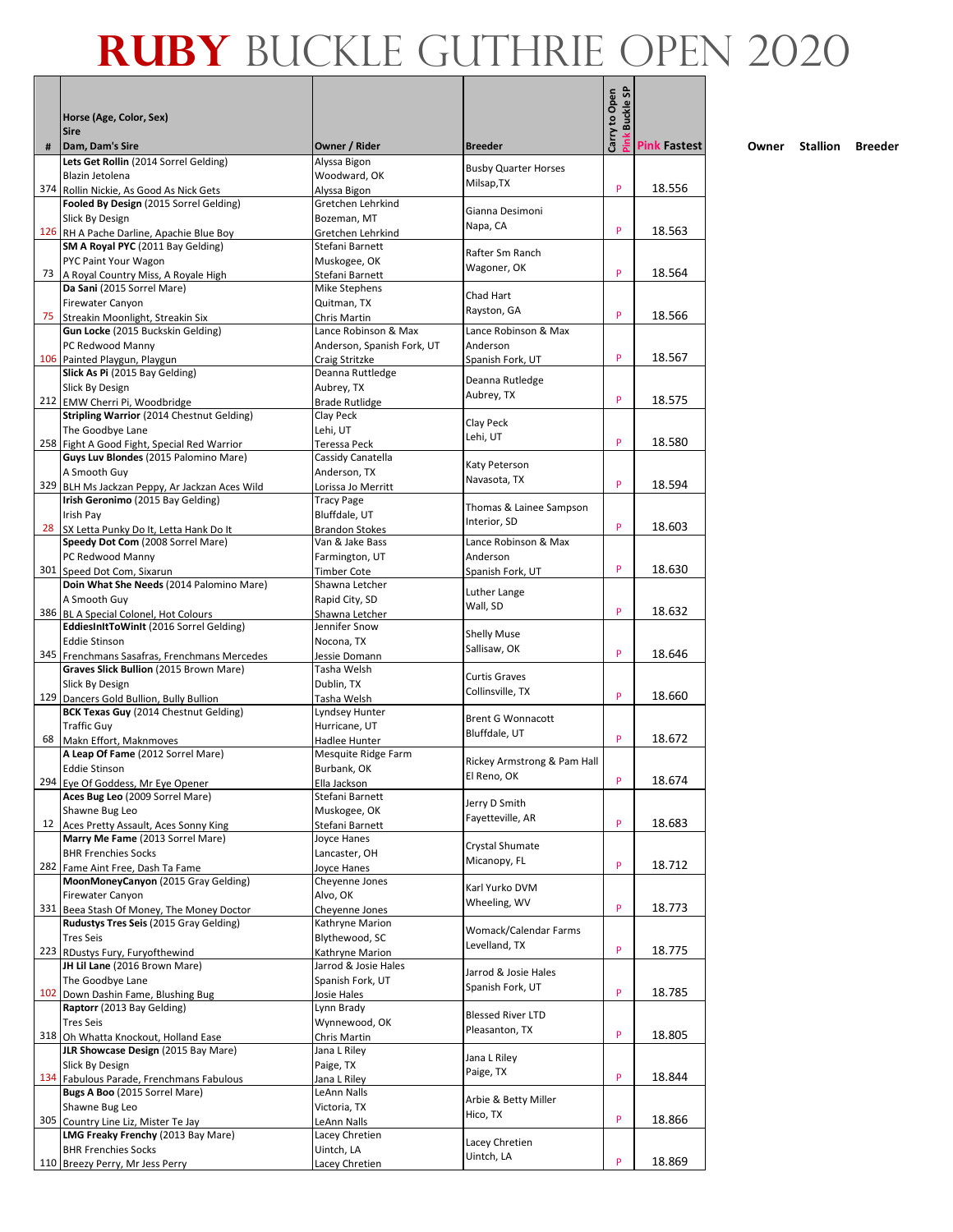|    |                                                                                     |                                                            |                                        | Carry to Open<br><b>Buckle SP</b> |                     |
|----|-------------------------------------------------------------------------------------|------------------------------------------------------------|----------------------------------------|-----------------------------------|---------------------|
|    | Horse (Age, Color, Sex)                                                             |                                                            |                                        |                                   |                     |
| #  | <b>Sire</b><br>Dam, Dam's Sire                                                      | Owner / Rider                                              | <b>Breeder</b>                         |                                   | <b>Pink Fastest</b> |
|    | Slicks Biankus Guy (2015 Bay Gelding)                                               | <b>Wendy Cline</b>                                         |                                        |                                   |                     |
|    | Slick By Design                                                                     | Hempstead, TX                                              | Karen Lynn Ottinger<br>Hondo, TX       |                                   |                     |
|    | 154 BiankusFrenchShasta, Captain Biankus<br>VF Blooming Stinson (2015 Sorrel Mare)  | Wendy Cline<br>Joyce Hanes                                 |                                        | P                                 | 18.929              |
|    | Eddie Stinson                                                                       | Lancaster, OH                                              | <b>Victory Farms</b>                   |                                   |                     |
|    | 346 Bloomingdales, First Down Dash                                                  | Joyce Hanes                                                | Ada, OK                                | P                                 | 18.994              |
|    | Boots N Boardroom (2014 Gray Gelding)                                               | McColee Land & Livestock                                   | McColee Land & Livestock               |                                   |                     |
|    | PC Redwood Manny                                                                    | Spanish Fork, UT                                           | Spanish Fork, UT                       | P                                 | 18.997              |
|    | 248 Executive Looks, Executive Menace<br>Traffics Moneymaker (2014 Perlino Gelding) | Taylor Kramer<br>Vickie Carter                             |                                        |                                   |                     |
|    | <b>Traffic Guy</b>                                                                  | Aguila, AZ                                                 | Ronnie L Bernard Jr                    |                                   |                     |
|    | 308 Rose Blue Valentine, Leterip Hancock                                            | Vickie Carter                                              | Galesville, TX                         | P                                 | 19.004              |
|    | Designed To Lead (2016 Brown Gelding)                                               | Nancy Adkins                                               | <b>Tommy Wiliams</b>                   |                                   |                     |
|    | Slick By Design<br>231 KT Saucey Leader, Confederate Leader                         | Marengo, OH<br>Will Lear                                   | Big Springs, TX                        | P                                 | 19.121              |
|    | Tres Queridos (2015 Sorrel Gelding)                                                 | Cathy Morgan                                               |                                        |                                   |                     |
|    | <b>Tres Seis</b>                                                                    | Menan, ID                                                  | Darling Farm<br>Opelousas, LA          |                                   |                     |
|    | 193 Dashing Obsession, Mr Jess Perry                                                | Cathy Morgan                                               |                                        | P                                 | 19.194              |
|    | Beep Beep The TX Jet (2015 Buckskin Mare)<br><b>Traffic Guy</b>                     | Katie Larson<br>Manhattan, KS                              | Katie Larson                           |                                   |                     |
|    | 215 Mickeys Texas Jet, Trouble N Texas                                              | Katie Larson                                               | Manhattan, KS                          | P                                 | 19.228              |
|    | A Signature Firewater (2015 Gray Gelding)                                           | Jacob & Whitney Bradford                                   | Tera Barks                             |                                   |                     |
|    | <b>Firewater Canyon</b>                                                             | Kennett, MO                                                | Dexter, MO                             |                                   |                     |
|    | 19 Sheza Fast Chaz, Heza Fast Man                                                   | <b>Whitney Bradford</b><br><b>Baker Performance Horses</b> |                                        | P                                 | 19.261              |
|    | RP Smooth Criminal (2015 Buckskin Mare)<br>Eddie Stinson                            | Raub, ND                                                   | <b>Victory Farms</b>                   |                                   |                     |
|    | 135 Mamaimcominhome, Corona Cartel                                                  | Hallie Hanssen                                             | Ada, OK                                | P                                 | 19.382              |
|    | NB Heza Fast Bug Leo (2014 Chestnut Gelding)                                        | <b>Todd Matte</b>                                          | Crystal Nichols                        |                                   |                     |
|    | Shawne Bug Leo                                                                      | Lafayette, LA                                              | Abilene, TX                            | P                                 |                     |
|    | 142 IB Fast, Ronas Ryon<br>MR Dashin Bugs (2015 Bay Gelding)                        | Evan Mckinzie<br>Angela Burwell                            |                                        |                                   | 19.461              |
|    | Dashin Dynamo                                                                       | Cayuga, ND                                                 | Candina Burson-Martin                  |                                   |                     |
|    | 27 Lake Bug, Granite Lake                                                           | Angela Burwell                                             | Livingston, LA                         | P                                 | 19.638              |
|    | Shez Fast N Famous (2015 Black Mare)                                                | Michael Busby                                              | Tom Bradbury & John                    |                                   |                     |
|    | One Famous Eagle                                                                    | Okmulgee, OK                                               | Hammes                                 | P                                 | 20.053              |
|    | 136 Sheza Fast Dasher, Heza Fast Dash<br>Dash Ta Fire Canyon (2015 Gray Mare)       | Morgan Busby<br>Melinda Edwards                            | Byers, CO                              |                                   |                     |
|    | <b>Firewater Canyon</b>                                                             | Pleasanton, TX                                             | Charlie Kendall                        |                                   |                     |
| 86 | Frenchmans Cinnemon, Frenchmans Guy                                                 | Melinda Edwards Dunn                                       | Glendale, AZ                           | P                                 | 22.404              |
|    | Sassy Tres (2013 Sorrel Mare)                                                       | Kathy Skimehorn                                            | <b>Bollenbach Farms</b>                |                                   |                     |
|    | <b>Tres Seis</b><br>379 Sassy Corona, Corona Cartel                                 | Springfield, TN<br>Alona James                             | Oklahoma City, OK                      | P                                 | 22.436              |
|    | VF A Little Bit Red (2008 Sorrel Mare)                                              | Ryann Pedone                                               |                                        |                                   |                     |
|    | Designer Red                                                                        | Sunset, TX                                                 | <b>Victory Farms</b><br>Ada, OK        |                                   |                     |
|    | 325 Little Bit Princess, Super Sence Amillion                                       | Rvann Pedone                                               |                                        | P                                 | 22.446              |
|    | Double Shota Seis 37 (2013 Bay Mare)<br><b>Tres Seis</b>                            | Erica Rayer<br>Spring, TX                                  | Shannon Renee Akerstrom                |                                   |                     |
| 72 | Packin Golden Coins, Packin Sixes                                                   | Tasha Welsh                                                | Potter Valley, CA                      | P                                 | 22.773              |
|    | Big Texx (2016 Bay Gelding)                                                         | Scott Duke                                                 | Diane Beckmann                         |                                   |                     |
|    | <b>Tres Seis</b>                                                                    | Voncleave, MS                                              | Gainesville, TX                        | P                                 |                     |
|    | 110 Diamond For Las, Chicks Beduiro<br>Slick Cindy (2013 Sorrel Mare)               | Ty Marks<br>Angie & Brant Moore                            |                                        |                                   | 22.780              |
|    | As Good As Nick Gets                                                                | Canyon, TX                                                 | <b>Courtney Cantrell</b>               |                                   |                     |
| 82 | Bet On Love, One Slick One                                                          | Angie Moore                                                | Goliad, TX                             | P                                 | 22.789              |
|    | Cartel Caliente (2003 Bay Gelding)                                                  | KC & Gayle Jones                                           | <b>Walter Flecther</b>                 |                                   |                     |
|    | Corona Cartel<br>23 Sweet As Cash, Dash For Cash                                    | Decatur, TX                                                | Lakin, KS                              | P                                 | 22.851              |
|    | CM Waitin On Lane (2014 Sorrel Gelding)                                             | Gayle Jones<br>Cole & Marcie Wilson                        |                                        |                                   |                     |
|    | The Goodbye Lane                                                                    | Lake Shore, UT                                             | Cole & Marcie Wilson                   |                                   |                     |
|    | 101 Tachina, Dashair                                                                | Gracie Beckstrom                                           | Lake Shore, UT                         | P                                 | 22.895              |
|    | Tufferenell (2015 Bay Mare)                                                         | Jack & Kelly Bruner                                        | Jack & Kelly Bruner                    |                                   |                     |
|    | Tres Seis<br>200 Memories Formica, Heaving Memories                                 | Millsap, TX<br>Kelly Bruner                                | Millsap, TX                            | P                                 | 22.964              |
|    | Designed Ta Smoke (2004 Gray Gelding)                                               | Jerry & Melodi Christensen                                 |                                        |                                   |                     |
|    | Designer Red                                                                        | Kennebec, SD                                               | John & Cindy Baltezore<br>Bereford, SD |                                   |                     |
|    | 322 Just A Smokin, Glazed                                                           | Melodi Christensen                                         |                                        | P                                 | 22.968              |
|    | Sinaloa Stinson (2016 Bay Gelding)<br><b>Eddie Stinson</b>                          | Tricia Aldridge<br>Sanger, TX                              | <b>Victory Farms</b>                   |                                   |                     |
|    | 141 Mamaimcominhome, Corona Cartel                                                  | Tricia Aldridge                                            | Ada, OK                                | P                                 | 22.969              |
|    | LLP Blazin Shay (2015 Chestnut Mare)                                                | Natalie Rice                                               | Laurie Phillips                        |                                   |                     |
|    | Blazin Jetolena                                                                     | Crowley, TX                                                | Seminole, OK                           |                                   |                     |
|    | 104 Hutts Darah Shay, Hutt Six                                                      | Hallie Hanssen                                             |                                        | P                                 | 22.984              |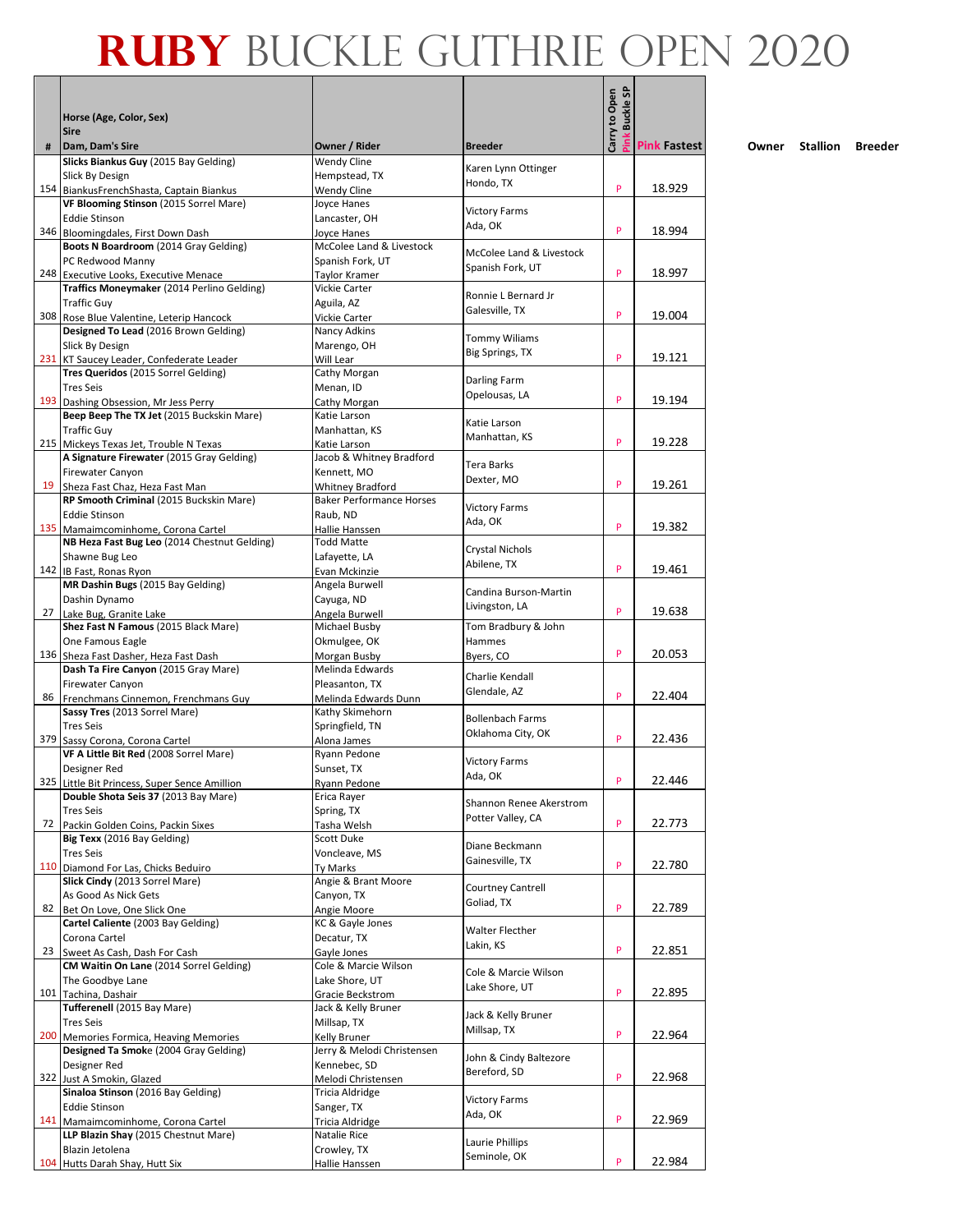|     |                                                                                      |                                            |                                       | Carry to Open<br><b>Buckle SP</b> |                     |
|-----|--------------------------------------------------------------------------------------|--------------------------------------------|---------------------------------------|-----------------------------------|---------------------|
|     | Horse (Age, Color, Sex)                                                              |                                            |                                       |                                   |                     |
| #   | <b>Sire</b><br>Dam, Dam's Sire                                                       | Owner / Rider                              | <b>Breeder</b>                        |                                   | <b>Pink Fastest</b> |
|     | Shez Royally Smooth (2015 Gray Mare)                                                 | Scott & Lisa Gray                          |                                       |                                   |                     |
|     | A Smooth Guy                                                                         | Stillwater, OK                             | Bill & Debbie Myers<br>Saint Onge, SD |                                   |                     |
|     | 375 Dear Shakey, Royal Shake Em<br>Dashin In The Lane (2015 Brown Mare)              | Callie Gray-Creager<br>Kalie Jo Parker     |                                       | P                                 | 23.113              |
|     | The Goodbye Lane                                                                     | Wendell, ID                                | Lorelei Hankins                       |                                   |                     |
| 66  | Dashshedo, Pritzi Dash                                                               | Kali Jo Parker                             | Rocksprings, TX                       | P                                 | 23.145              |
|     | BS Honor Thy Fame (2010 Sorrel Mare)                                                 | Donna Workman                              | Kris Suard                            |                                   |                     |
|     | Born Ta Be Famous                                                                    | Katy, TX                                   | Lockport, LA                          | P                                 |                     |
|     | 143 Renes Lady Bars, Rene Dan Jet<br>RSR Guys Eye Gals (2015 Bay Mare)               | <b>Brielle Workman</b><br>T K Swan Jr      |                                       |                                   | 23.321              |
|     | Guys Eye Paint                                                                       | Kaysville, UT                              | T K Swan Jr                           |                                   |                     |
| 90  | Oh Justa Chip, Oh Justa Fly                                                          | Taylor Kramer                              | Kaysville, UT                         | P                                 | 23.391              |
|     | LS Mr Goodbye Banjo (2015 Buckskin Gelding)                                          | Jackie Young                               | Jacklin Glade                         |                                   |                     |
|     | The Goodbye Lane                                                                     | Bluffdale, UT                              | Spanish Fork, UT                      | P                                 | 23.511              |
|     | 184 Bankers Special Skip, Jay Kay Skipa Rory<br>Mister Dug Leo (2007 Sorrel Gelding) | Jackie Young<br><b>Taylor Matte</b>        |                                       |                                   |                     |
|     | Shawne Bug Leo                                                                       | Carencro, LA                               | Jerry D Smith                         |                                   |                     |
| 409 | County Line Liz, Mister Te Jay                                                       | <b>Taylor Matte</b>                        | Winslow, AR                           | P                                 | 24.214              |
|     | Blazin High Velocity (2008 Brown Mare)                                               | Tara Rafftery                              | Jessica Hardy                         |                                   |                     |
|     | Blazin Jetolena                                                                      | Stanchfield, MN                            | Cedar City, UT                        | P                                 | 25.508              |
|     | 276 Jet Serenade, Theodore Joseph<br>Design To Be Famous (2011 Palomino Mare)        | <b>Emily Rafftery</b><br>Michelle Blanchet |                                       |                                   |                     |
|     | Born Ta Be Famous                                                                    | Rosedale, LA                               | Kenneth Campbell                      |                                   |                     |
|     | 433 Designer Hanka, Designer Red                                                     | Michelle Blancet                           | Sweetwater, TN                        | P                                 | 28.187              |
|     | Designed To Lead (2016 Brown Gelding)                                                | Nancy Adkins                               | <b>Tommy Wiliams</b>                  |                                   |                     |
|     | Slick By Design                                                                      | Marengo, OH                                | Big Springs, TX                       | P                                 | 999.000             |
|     | 20 KT Saucey Leader, Confederate Leader<br>IRA New Moon (2016 Mare)                  | Will Lear<br>Bunt Kitchens & Tara Carr     |                                       |                                   |                     |
|     | <b>Firewater Canyon</b>                                                              | Muleshoe, TX                               | Schiller Ranch LLC                    |                                   |                     |
| 35  | IR A Grand Victory, CEO                                                              | Tara Carr                                  | College Station, TX                   | P                                 | 999.000             |
|     | Simply Slick (2015 Brown Gelding)                                                    | Jason Eagle                                | Jason Eagle                           |                                   |                     |
| 40  | Slick By Design                                                                      | Ward, AR                                   | Ward, AR                              | P                                 | 999.000             |
|     | Simplyadashtafame, Dash Ta Fame<br>Legsgonewild (2013 Bay Mare)                      | Jason Eagle<br>Leslie Newman               |                                       |                                   |                     |
|     | <b>Tres Seis</b>                                                                     | Corsicana, TX                              | <b>Bielau Oaks</b>                    |                                   |                     |
| 48  | Stoli Bugs Me, Stoli                                                                 | Ivy Saebens                                | Welmar, TX                            | P                                 | 999.000             |
|     | Dashing Manny (2006 Palomino Gelding)                                                | Paul Freed                                 | Lance Robinson                        |                                   |                     |
| 54  | PC Redwood Manny<br>Evening Traffic, Dash Thru Traffic                               | Wellsville, UT<br>Kailey Mitton            | Spanish Fork, UT                      | P                                 | 999.000             |
|     | Rollin Winner (2014 Sorrel Gelding)                                                  | Noretta Stritzke                           |                                       |                                   |                     |
|     | <b>Winners Version</b>                                                               | Tremonton, UT                              | A & C Racing & Roping                 |                                   |                     |
| 85  | Rollin, Brookstone Bay                                                               | Craig Stritzke                             | Roosevelt, UT                         | P                                 | 999.000             |
|     | Honkytonkbadonkedonk (2015 Bay Mare)                                                 | Brad & Karly Knight                        | Dawon Seeley                          |                                   |                     |
| 95  | The Goodbye Lane<br>PH Jazzy Judy. Tuff Buddy Cash                                   | Roosevelt, UT<br>Edria Dav                 | Spanish Fork, UT                      | P                                 | 999.000             |
|     | Streak N Goodbye (2015 Chestnut Gelding)                                             | Dr. Zachary Bruggen                        |                                       |                                   |                     |
|     | The Goodbye Lane                                                                     | Ward, AR                                   | Rubylee Walker<br>Pingree, ID         |                                   |                     |
| 104 | Streak N Wink, Sterakin Jewel                                                        | Jason Eagle                                |                                       | P                                 | 999.000             |
|     | Nickys Private Jet (2010 Sorrel Mare)                                                | Gracey Lee Jarosek                         | Johnie Goodman                        |                                   |                     |
| 109 | As Good As Nick Gets<br><b>Bustersjet, Jet String</b>                                | Bastrop, TX<br>Gracey Lee Jarosek          | Waelder, TX                           | P                                 | 999.000             |
|     | VF A Live Design (2005 Bay Gelding)                                                  | Bryana Lehrmann                            |                                       |                                   |                     |
|     | Designer Red                                                                         | Lexington, TX                              | Danny Ray<br>Ada, OK                  |                                   |                     |
|     | 116 Live Rebel, Parrs Alive                                                          | Bryana Lehrman                             |                                       | P                                 | 999.000             |
|     | Aztecsdontwearsocks (2013 Bay Mare)                                                  | Camron P Fambro<br>Stephenville, TX        | Camron Fambro                         |                                   |                     |
| 167 | <b>BHR Frenchies Socks</b><br>Vaqueros Aztec, Drifts Vaquero                         | Jane Fambro                                | Stephenville, TX                      | P                                 | 999.000             |
|     | Nick O Drama (2008 Gelding)                                                          | Josh Andrews                               |                                       |                                   |                     |
|     | As Good As Nick Gets                                                                 | Greensbrer, AR                             |                                       |                                   |                     |
|     | 175 Dama For Ya Moma, Martha Le Mours                                                | Josh Andrews                               |                                       | P                                 | 999.000             |
|     | Yo Rocco (2012 Sorrel Gelding)                                                       | Lad Herbst                                 | Gary Lynn Olson                       |                                   |                     |
| 293 | JL Sirocco<br>Badger Be Good, Camiseta Badger                                        | Stephenville, TX<br>Jane Fambro            | Great Falls, MT                       | P                                 | 999.000             |
|     | Bay Area Barbara (2012 Palomino Mare)                                                | Delfarms LLC                               |                                       |                                   |                     |
|     | As Good As Nick Gets                                                                 | Bush, LA                                   | Amy Williams<br>Sandra, TX            |                                   |                     |
|     | 319 Six Moons Blonde, PC Frenchman                                                   | Cambrie Delaune                            |                                       | P                                 | 999.000             |
|     | Famous Goodbye Lane (2013 Brown Gelding)                                             | Kris & Kyle Gadbois                        | Rubylee Walker                        |                                   |                     |
| 320 | The Goodbye Lane<br>VJ Ta Fame, Darkelly                                             | Escondido, CA<br>Kris Gadbois              | Pingree, ID                           | P                                 | 999.000             |
|     | Smooth Finances (2013 Buckskin Mare)                                                 | Nikki Cain                                 |                                       |                                   |                     |
|     | A Smooth Guy                                                                         | Whitesboro, TX                             | Nikki Cain<br>Whitesboro, TX          |                                   |                     |
|     | 360 Financial Flood, Financially                                                     | Nikki Cain                                 |                                       | P                                 | 999.000             |